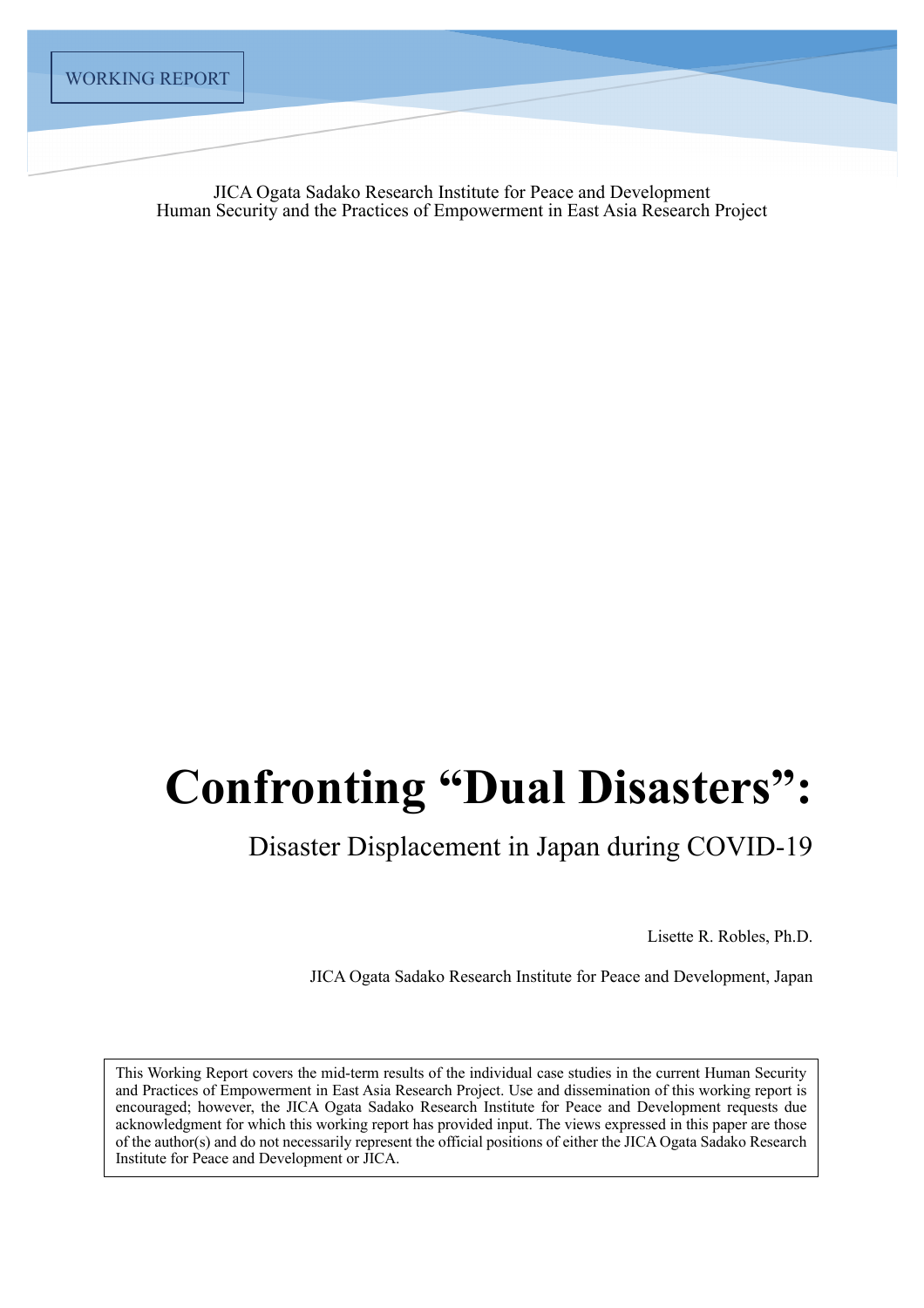## **Confronting "Dual Disasters":**

### **Disaster Displacement in Japan during COVID-19**

Lisette R. Robles<sup>\*</sup>

#### **Abstract**

Japan has been an active proponent in promoting human security, as observed in its foreign policy agenda. In particular, human security has been embedded in its development cooperation charter and its activities and engagements. However, pivotal events like the 2011 Great East Japan Earthquake (GEJE) and the COVID-19 pandemic have encouraged the rethinking of human security as a relevant domestic concern for Japan.

Before the COVID-19 pandemic, there were attempts to understand the value of human security among various Japanese stakeholders and gauge Japan's human security and the existing insecurities at the prefectural level. The advent of the pandemic re-emphasized these insecurities, highlighting the existence of diverse, vulnerable groups/communities and those who have long been marginalized, even in a developed country like Japan.

This working report examines how the COVID-19 pandemic has exposed the human insecurities of vulnerable groups/communities in Japan. By providing a descriptive review of Japan's COVID-19 situation, it identifies the protection mechanisms initiated, along with the people who remain vulnerable, and the empowerment initiatives put in place. It pays special attention to those groups who confront the dual disasters of disaster displacement and pandemic. This preliminary report reveals how the pandemic has exposed the intersectionality of people's vulnerabilities during compounded crises. The often-neglected concerns of vulnerable groups have been

<sup>\*</sup> Lisette R. Robles, JICA Ogata Research Institute for Peace and Development (Robles.LisetteR@jica.go.jp).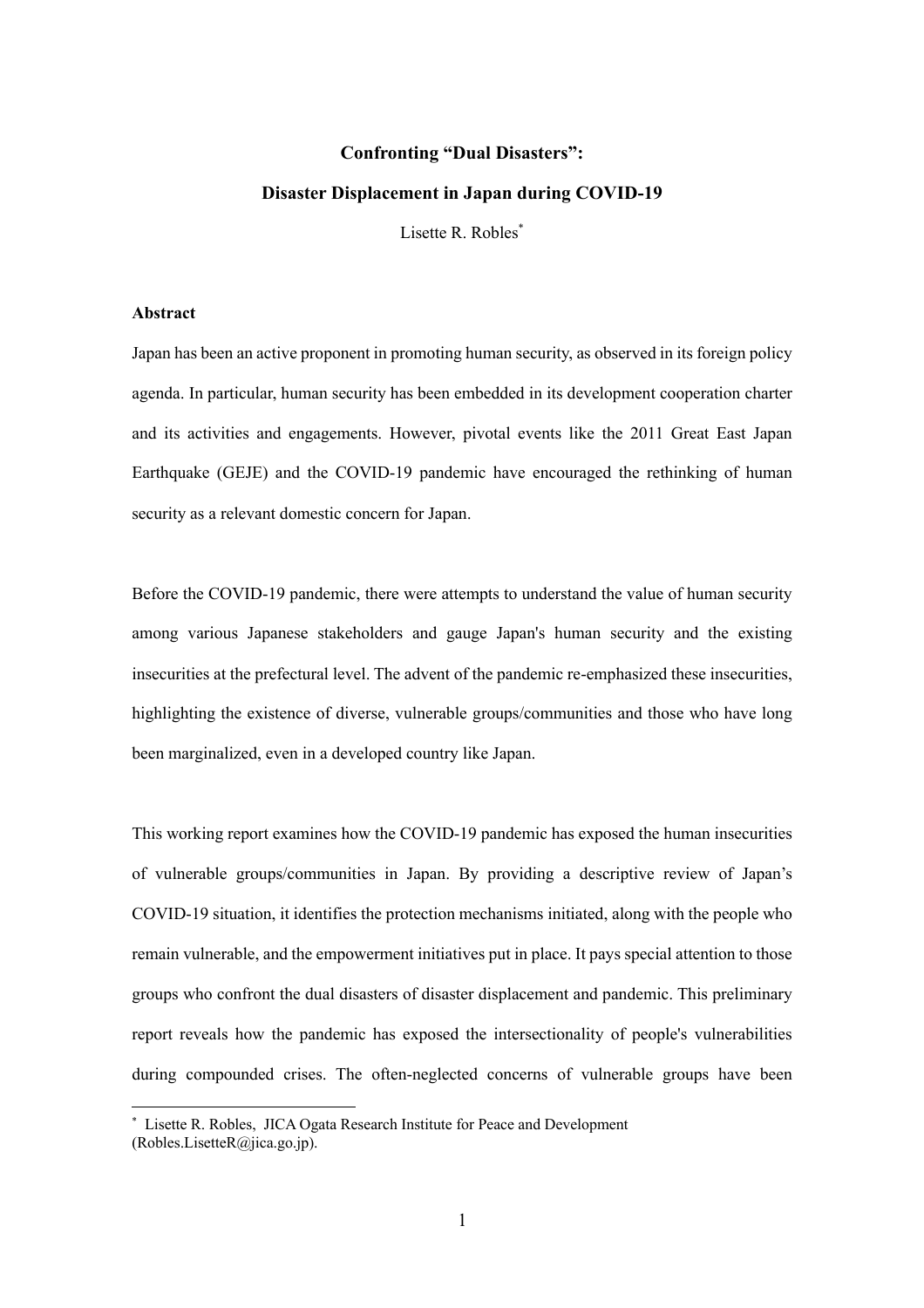reactivated, raising community awareness of the challenges and the shortcomings of protection strategies during the pandemic. The presentation of the COVID-19 situation in Japan has confirmed the universality of human insecurities and the importance of a human security approach in the local context.

**Keywords**: human security (Japan), protection and empowerment, COVID-19, disaster displacement, dual disasters.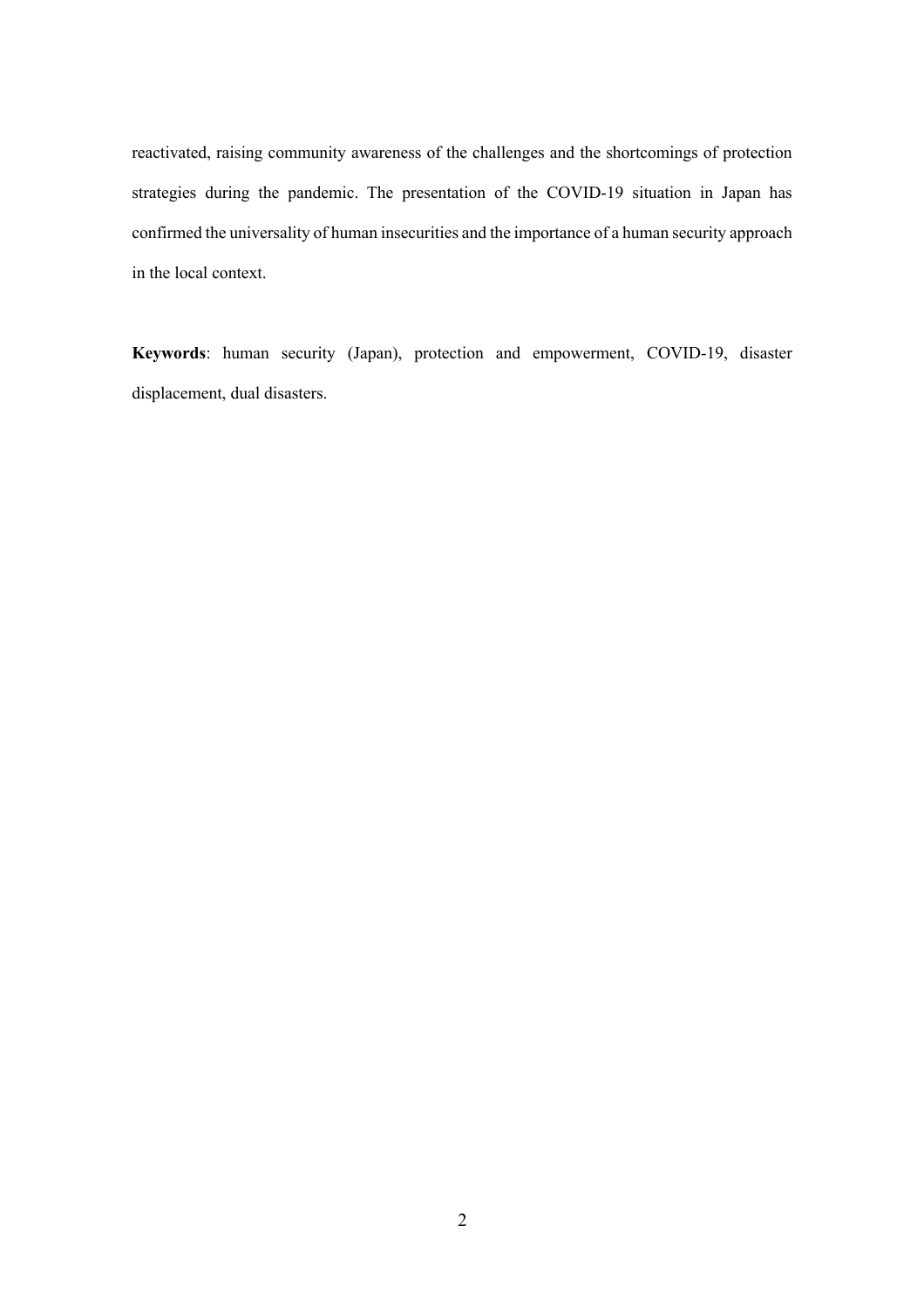#### **1. Japan and Human Security**

It has been twenty-seven years since introducing the term "human security" to the United Nations' lexicon through the 1994 Human Development Report. Over the years, the phrase has served as a valid justification for different stakeholders' diverse scholarly pursuits, diplomatic agendas, and operational principles. Throughout the development of the concept, Japan has cemented its role as an active proponent in its dissemination. Japan's conceptualization of human security runs congruent to the United Nations' commonly accepted understanding of the term, emphasizing people's freedom from fear and freedom from want, with an equal opportunity to enjoy all their rights and fully develop their human potential (UNGA 2012). Japan's human security narrative reflects its attempt to realize a 'global' projection of norms and values, with human security as a significant policy concept in the nation's search for a more proactive international role (Kurusu 2013).

In a derivative of this global norm diffusion, Japan has integrated human security into its mandate for development assistance through its ODA Charter of 2003 (JICA 2010). This is a significant development agenda designed to protect those who are vulnerable from critical and pervasive threats; and has been used as an effective tool to understand and approach global challenges, supporting developing countries in facing and overcoming their insecurities. While this discussion of Japan's role in the development of human security merits a separate writing piece, this brief paper intends to establish that Japan has played an active role in the diffusion and practice of human security.

Human security has been a valuable pair of spectacles to recognize and understand the threats to people's survival, life, and dignity and, after that, devise effective ways to respond to these threats. However, the Japanese human security lens somehow suffers from *hyperopia* – wherein the concept is clearly identified from afar and yet unclear when observed more closely. Thinking of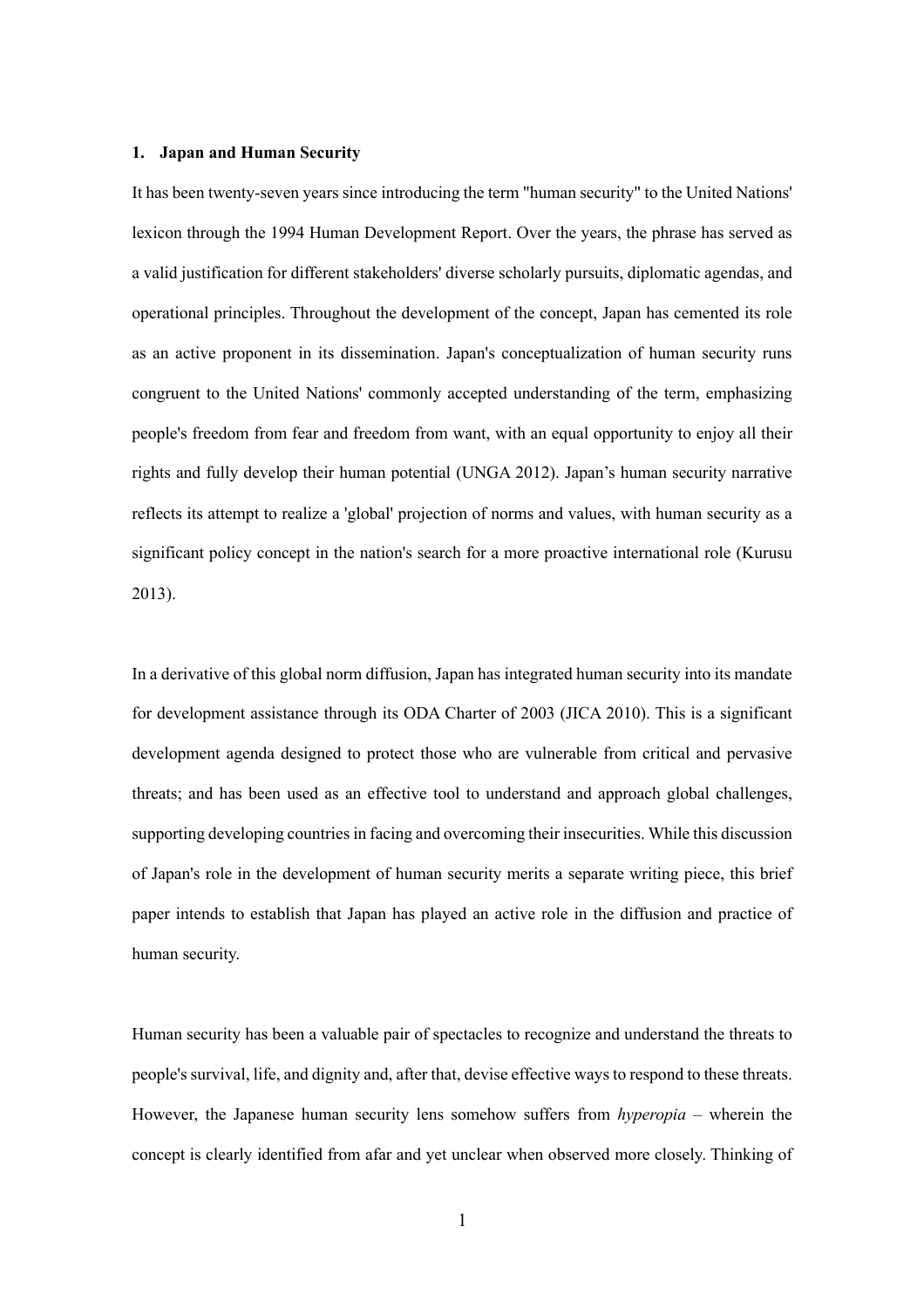human security as synonymous with development agendas encourages the exclusivity of human security, vulnerability, resilience, and empowerment discourses as relevant only to people in less developed countries (Bacon and Hobson 2014). Equating human security solely to development contradicts the universality of human security and excludes donors/developed countries from all the vulnerabilities. Given this, is the human security approach relevant to the Japanese context?

Japan has been facing many social risks in recent years, often overlooked and perhaps scarcely explored directly using the lens of human security. Before the pandemic, there were already attempts to seek the value of human security from among various Japanese stakeholders; and these revealed that human security risks such as aging, disasters, the plight of the homeless, and the wealth gap exist in the country (Kurusu 2016). Nonetheless, while human security continues as a vital instrument in Japan's foreign policy agenda (Tanke 2021; Kamidohzono, Gómez, and Mine 2016), recent critical events have reactivated the rethinking of human security as a relevant domestic theme. When a large-scale and compounded crisis like the 2011 Great East Japan Earthquake (GEJE) occurs, it re-emphasizes that the human security approach should be applied in the local context (Mine and Gómez 2013; Bacon and Hobson 2014).

There have also been efforts to gauge Japan's human security and identify the existing insecurities from the prefectural level. The recent publication "SDG and Japan: Human Security Indicators for Leaving No One Behind" adapted a human security approach to measuring the implementation of sustainable development goals, identifying three overarching human security challenges (poverty, inequality, and discrimination) that overlap and cascade, affecting diverse communities and groups of people (Takasu and JICA 2020). This confirms that human security challenges exist in Japan, substantiating the universality of the concept vis-à-vis Japan's vulnerability to different threats. Parallel to the 2011 GEJE, the COVID-19 pandemic becomes another challenging event that underscores the need for introspection concerning Japan's human security issues.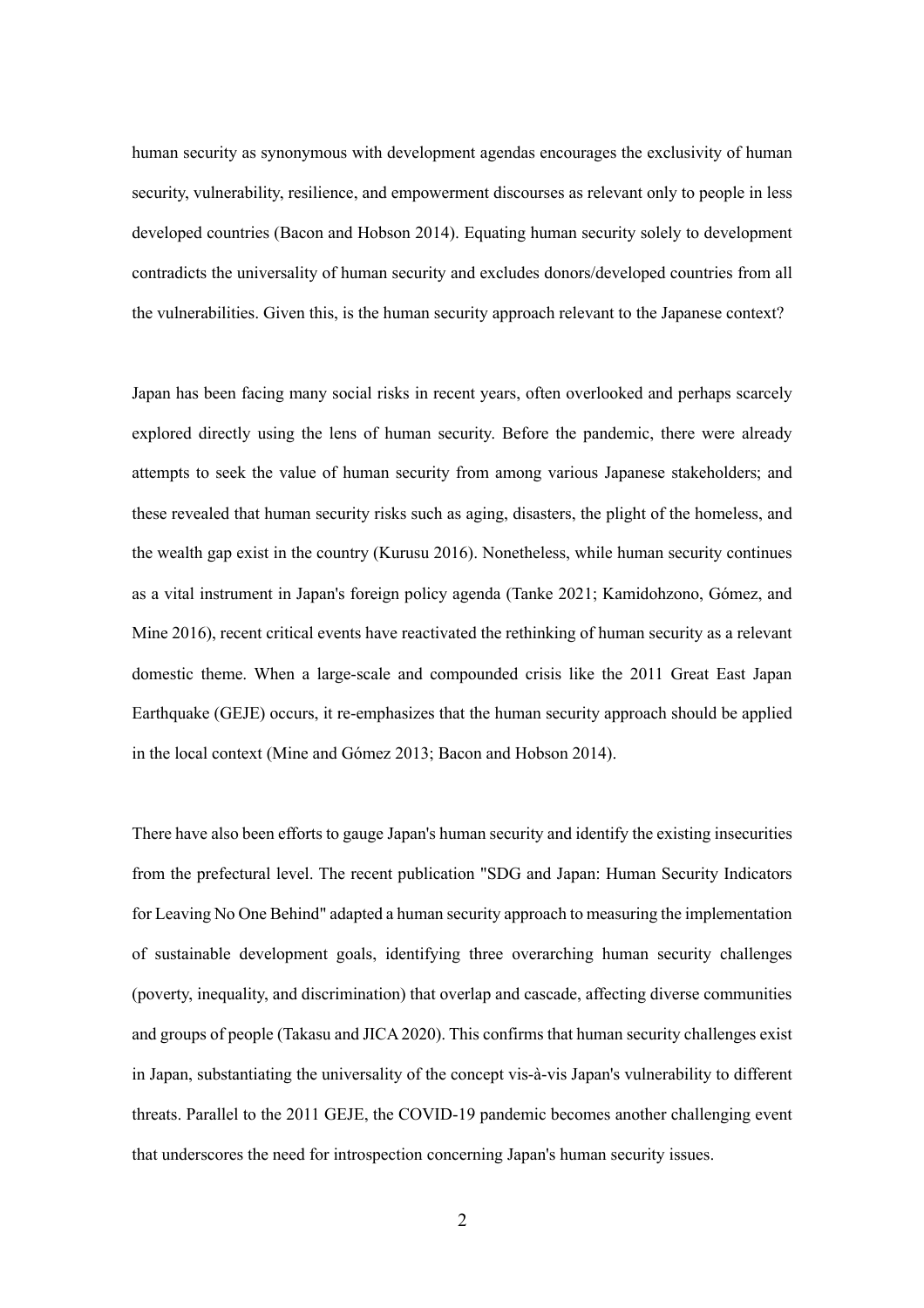By the end of January 2020, COVID-19 was declared a "public health emergency of international concern" (PHEIC). Akiko Fukushima discussed that the COVID-19 pandemic is not only a health crisis but a human security crisis — depriving us of our freedom from fear, freedom from want, and freedom to live with dignity; hence, the crisis demands a human security approach of comprehensive, across-the-board human protection and empowerment (Fukushima 2020). The indiscriminate spread of the virus has revealed how certain groups are being disproportionately affected, including those already marginalized by structural barriers and inequalities even before the pandemic (UNDRR 2020b). This working report tries to address the question, *"How did the COVID-19 pandemic expose the human insecurities of vulnerable groups/communities in Japan?"* By providing a descriptive review of Japan's overall COVID-19 situation, it identifies the protection mechanisms initiated, along with the people who remain vulnerable, and the empowerment initiatives so far put in place. This report pays special attention to displaced people who confront the *dual disasters* of disaster displacement and a pandemic. This report aims to present the universality of human security and its applicability to the Japanese context.

#### **2. Japan During the COVID-19 Pandemic**

#### **2.1. Japan's COVID-19 Timeline**

While the virus outbreak in China had already been reported in late 2019, it was not until January 14, 2020, that the first confirmed positive case of COVID-19 in Japan was reported (WHO 2020b). Local awareness about COVID-19 grew as the Diamond Princess cruise ship confirmed positive cases of the novel coronavirus infections on board, docked at Yokohama Port on February 3 (Muto et al. 2020). By February, the cumulative positive cases had reached 100, and the first death from COVID-19 was reported on the  $13<sup>th</sup>$ . In March, the WHO declared COVID-19 as a pandemic (WHO 2020a), and countries began imposing lockdowns and other measures to limit the transmission of the virus. That same month, Japan announced the closure of schools and placed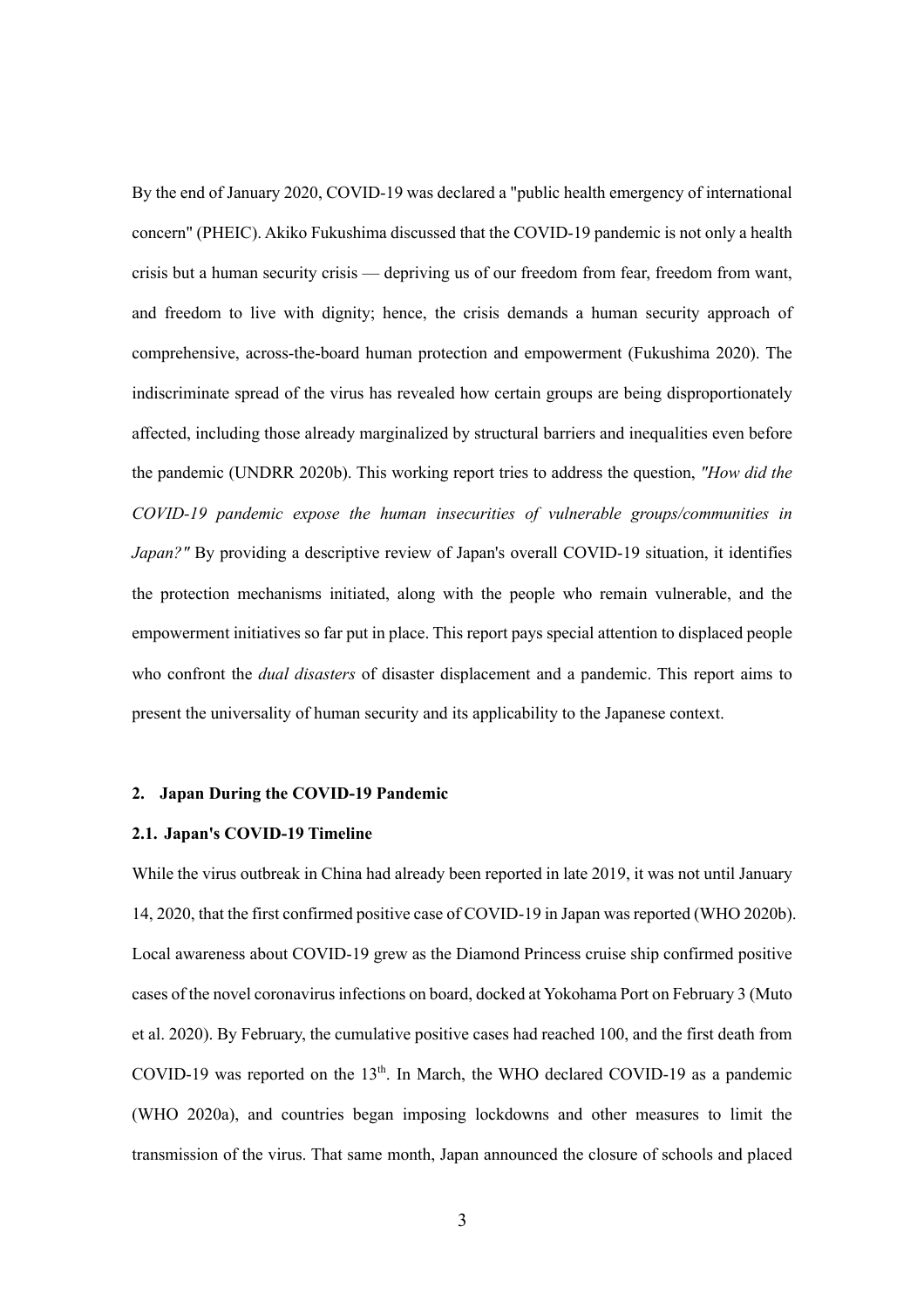entry restrictions for travelers from China and Korea.

The detection of the surge in early signs of infections, along with the growing strain on the health care system and the logistical strains from the cluster-based impact of the virus, drove the declaration of a state of emergency in Japan (Omi and Oshitani 2020). On April 7, 2020, the Government of Japan officially declared a state of emergency in Tokyo, Saitama, Chiba, Kanagawa in Eastern Japan, and Osaka, Hyogo, and Fukuoka in the Western region. By April 16, that status was expanded nationwide. In essence, the declaration empowered prefectures to take restrictive actions (however, not legally binding) to ensure the functioning of the medical care system and seek cooperation to avoid contacts to reduce the spread of the infection (Sugiyama 2020). By May 14, the state of emergency was lifted in 39 prefectures and for the rest by May 25. Along with the constant advisories for preventive measures against COVID-19, and expert meetings on how to control the disease, the government enacted policies including travel restrictions, distribution of financial assistance stimulus packages for residents and affected businesses, postponement or canceling of major events, including the 2020 Tokyo Olympics, and school closures nationwide. Telecommuting was strongly encouraged whenever possible, and limiting non-essential activities were strongly advised.

Following the lifting of the state of emergency in late May, the daily number of cases stayed below 100 between May 16 to June 25 (WHO 2021). Preventive measures were continuously encouraged without any strict legal consequences if violated. However, during the 2020 summer, the big cities had to deal with increasing virus transmission cases in nightlife districts and care facilities, and transmission issues faced by less-populated prefectures (Abe and Noguchi 2020). Also, the Japanese government's subsidy program "Go-To Travel" campaign led to a surge in travel-associated cases (Anzai and Nishiura 2021). There was a resurgence of weekly recorded cases in mid-October (cumulating in 3,744 cases on October 12, 2020), leading to another peak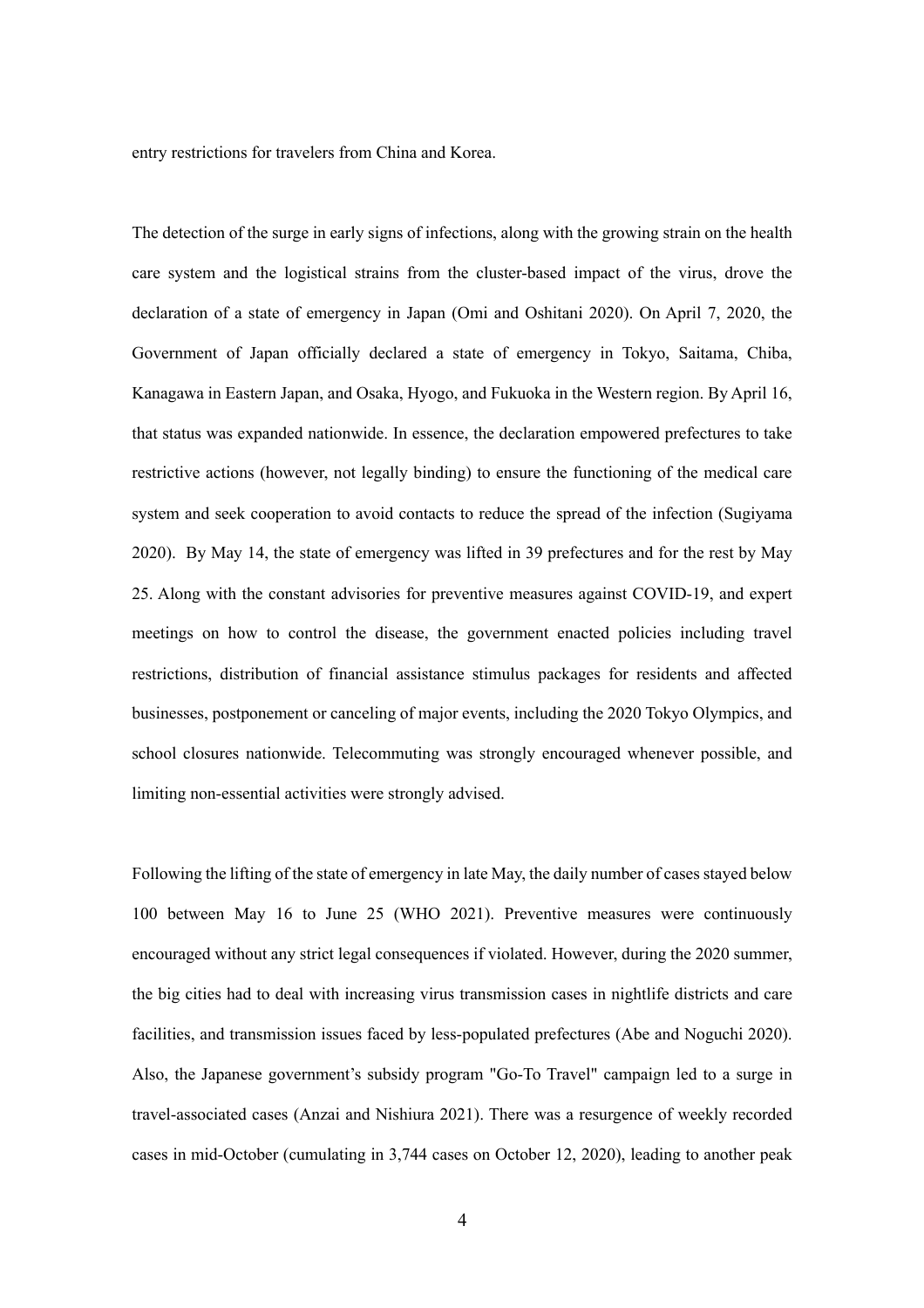of 39,821 in a single week during the New Year holiday. Despite repeated reminders about preventive measures, the number of cases continues to rise and takes its toll on the medical system (Mun-Keat 2021). Amidst these incessant domestic challenges and the discovered presence of new COVID-19 variants globally and in Japan, a month-long second state of emergency was enforced on January 7, 2021, for Tokyo and its surrounding prefectures, and extended to 8 additional prefectures on January 14. This declaration has been extended twice since then as the number of cases has fluctuated.

A year and a half since its first reported COVID-19 case, Japan has imposed three states of emergency to dampen its fluctuating surges in infection.<sup>1</sup> Figure 1 visualizes the changes in the COVID-19 cases within this period. COVID-19 vaccination has slowly begun after an exhaustive review for efficacy in the country. The chronology of events leading to Japan's current circumstances reflects the government's continuous efforts to navigate and manage its response to the pandemic. The critical response comprises protective measures to secure people are protected from infectious disease and its socio-economic repercussions.



**Figure 1. COVID-19 cases in Japan between January 3,2020-April 11, 2021** *Source:* WHO Health Emergency Dashboard (Accessed: April 12, 2021)

 $1$  In the middle of July 2021, Tokyo and other nearby prefectures enter the Fourth State of Emergency intended to last until August 22. This covers the period of the Tokyo Olympics intended to curb the movement of people during the global sports event. (*The Japan Times,* 2021b)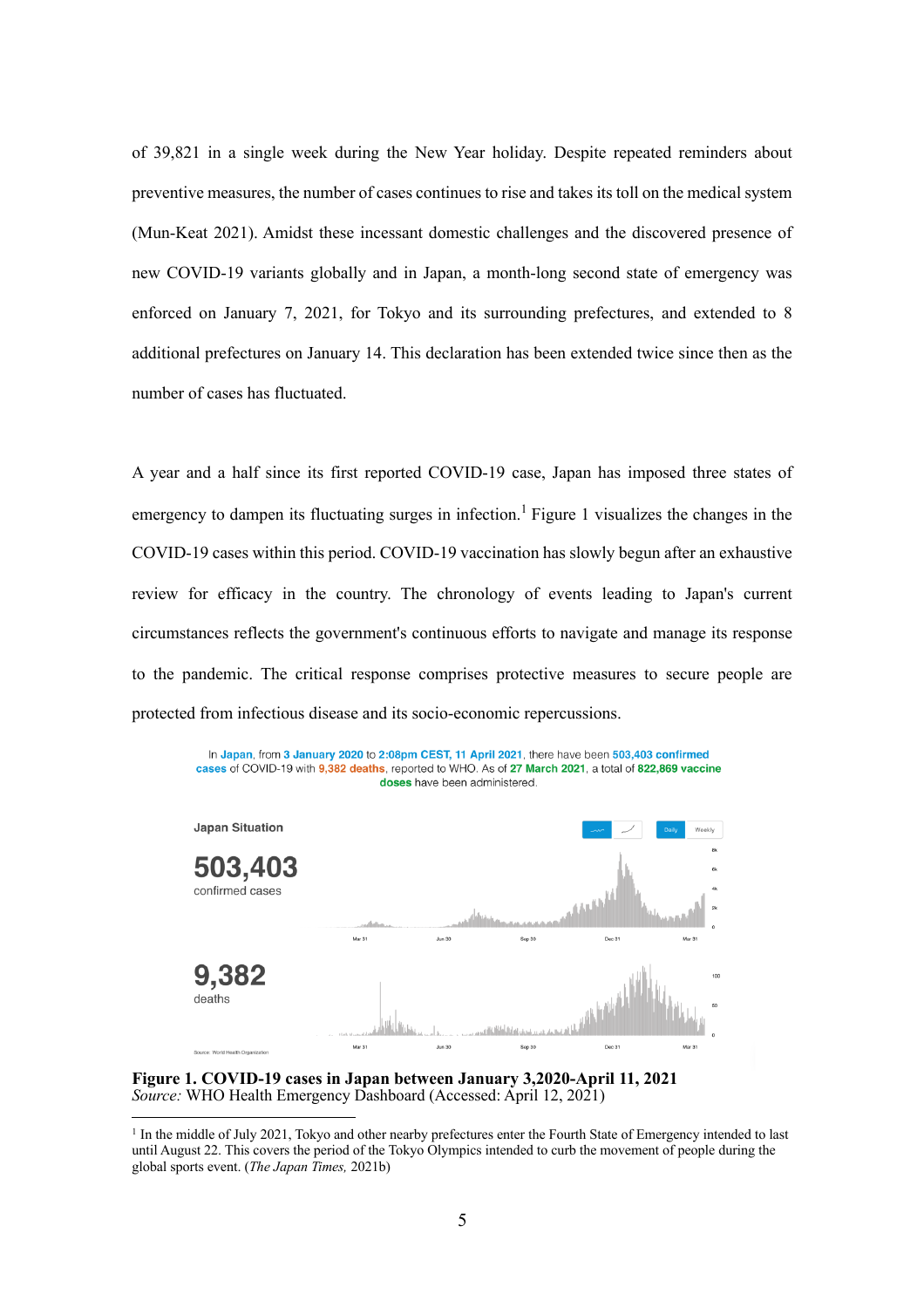#### **2.2. Protection Mechanisms During the Pandemic**

Back in 2020, the goal of every state was the urgent containment of the virus and mitigation of further transmission to avoid its potential to be a full pandemic. Among the early crisis management efforts by the Japanese government was to decline immediate disembarkation for passengers from the Diamond Princess cruise ship in Yokohama Port. Instead, it adopted the Anchorage Quarantine Approach, sending quarantine officers to the ship (Jimi and Hashimoto 2020). While the cases in the cruise ship are not counted in Japan's confirmed COVID-19 cases, the infection from it influenced people's awareness of the crisis and their adherence to preventive actions.2

The protection element of human security in global health entails promoting three institutional pillars of society: to prevent, monitor, and anticipate health threats (Commission on Human Security 2003), ensuring that risk is reduced and that vulnerable persons are safeguarded from disease, and its unavoidable impact. The need to protect citizens from new infections and support health care institutions from using up their capacities to deal with COVID-19 has become extremely important, as observed by many governments implementing lockdowns and interruptions to community social and economic activities during times of rapid infection increases (Hatabu et al. 2020). Protection strategies in response to the coronavirus in Japan are based on the modified 2012 Act on *Special Measures for Pandemic Influenza and New Infectious Diseases Preparedness and Response*, which introduced the "Basic Policies for Novel Coronavirus Disease Control" (Government of Japan 2013). This policy allowed the Prime Minister to declare a state of emergency, primarily to avoid putting further strain on limited intensive and critical care units that could collapse the health care system.

<sup>2</sup> See: "Japanese citizens' behavioral changes and preparedness against COVID-19: An online survey during the early phase of the pandemic". (Muto et al. 2020)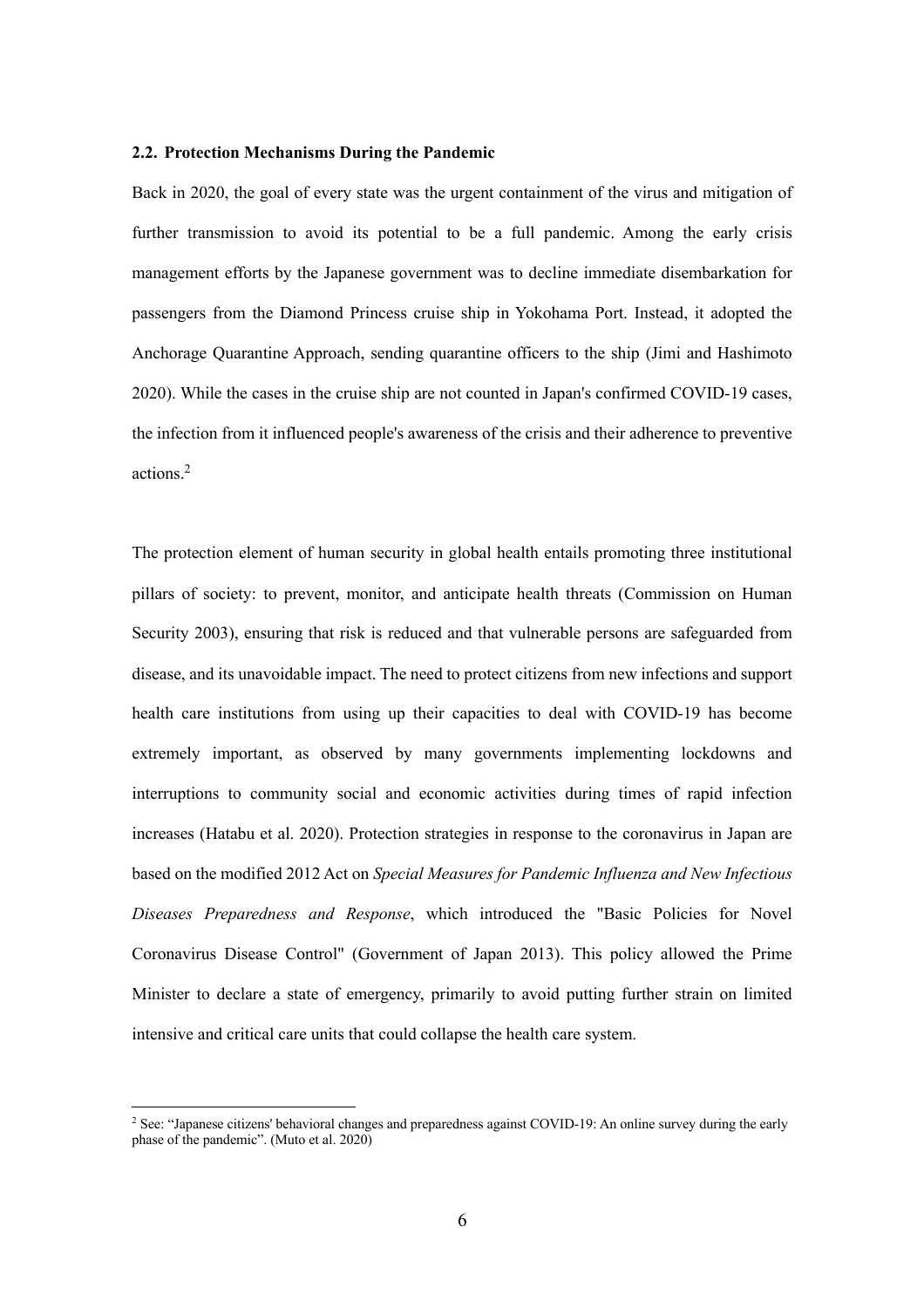The April 2020 Expert Meeting on Control of the Novel Coronavirus Disease's Control Report included the need for behavior modification, urging the public to avoid the Three C's (closed spaces, crowded places, and close-contact settings), in addition to the government's effort to provide economic support, establish a medical service system, and secure human resources (MHLW 2020). For example, the Ministry of Defense and the Self-Defense Forces have engaged in quarantine assistance and testing, life support, and transportation assistance (Ministry of Defense, Japan 2020). These protection initiatives are geared at directly mitigating the spread of the virus locally.

With Japan's global responsibility to spearhead the 2020 Olympics against the backdrop of the COVID-19 pandemic, the effectiveness country's COVID-19 protection strategies were tested. Then-Prime Minister Abe Shinzo and the International Olympics Committee reached an agreement on March 24, 2020, to postpone the event to the following year. A year into the pandemic, the certainty of commencing the Olympics during the Summer of 2021 remained vague until it was decided to go ahead in July-August 2021.

The declaration of a state of emergency in April 2020 controlled the increase of infection, as evident in the decline in COVID-19 cases in the subsequent months. Despite Japan's moderately better COVID-19 response than other G7 countries, it still suffered economic downturns from the pandemic. On May 27, 2020, the government announced an additional economic stimulus package of up to 117 trillion yen. Key measures include establishing rent-fee support benefits for small and medium-sized enterprises (SMEs) and subordinated loans for large companies (KPMG International 2020). By July 2020, the government had initiated the "Go-To Travel" and "Go-to Eat" campaigns to support industrial and social sectors affected by the pandemic directly. However, the corresponding surge in travel-related cases made the campaign a premature effort, resulting in its indefinite suspension. The second state of emergency was announced based on the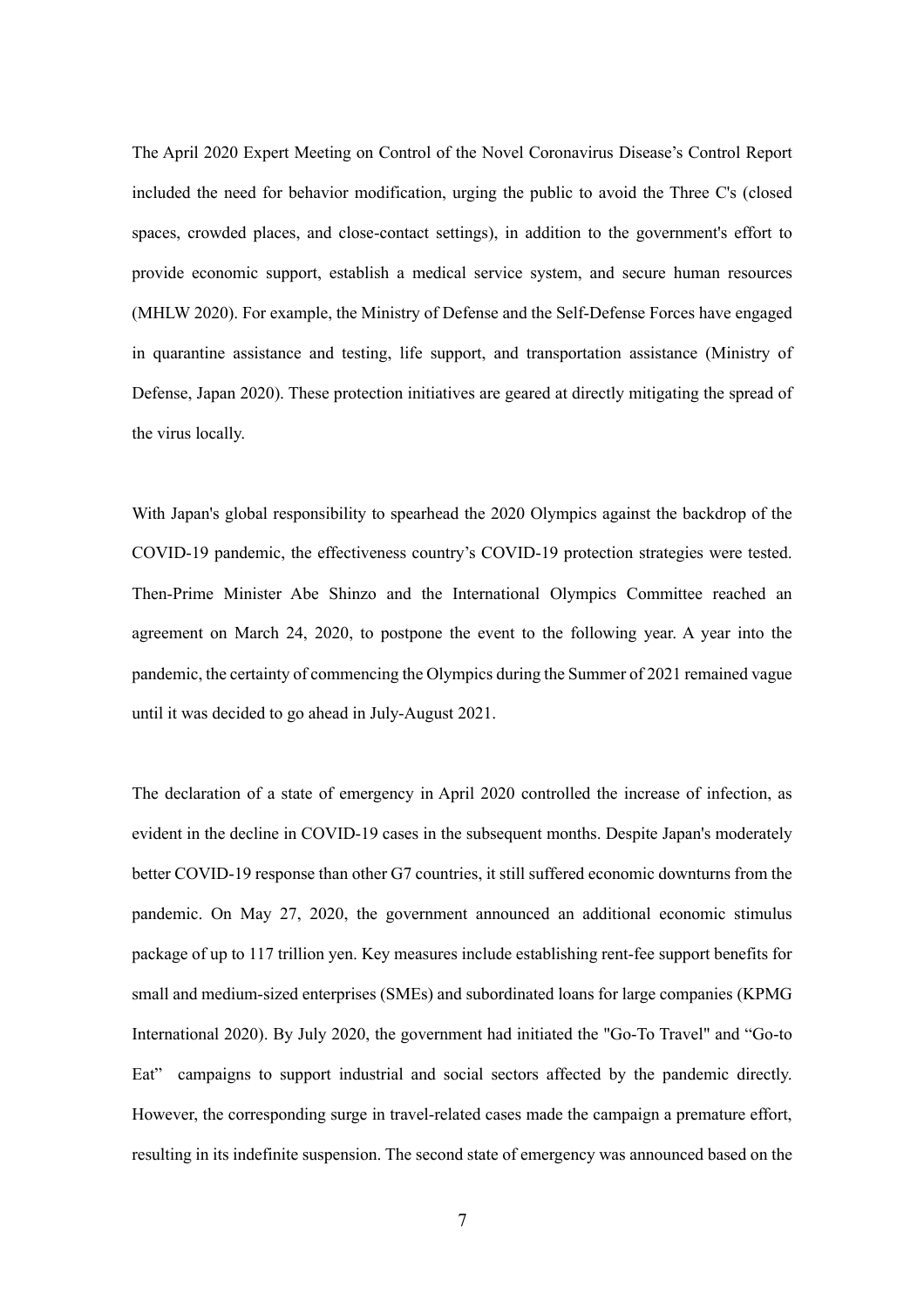repeated indicators of an increasing number of cluster cases and continued strain to the health system.

Despite the pandemic's differences from other disasters, it conforms to the key baseline of a disaster as it arises from a combination of hazard and vulnerability. It occurs at multiple levels simultaneously, with responses to a hazard exposing as many vulnerability problems as the original hazard (Kelman 2020). The catastrophic impacts of this coronavirus constrained the capacities of different protection actors to address various security issues. COVID-19's indiscriminate impact upon states and accompanying social infrastructures affects everyone. However, people have multiple vulnerabilities to the crisisthat demand comprehensive responses.

#### **2.3. Vulnerable and Marginalized Groups/Communities**

Vulnerability is not something people are born with or uniformly attached to certain social groups; it depends on and may vary due to the interrelations between individual and contextual factors (Hansson et al. 2020). This pandemic's disparate impact on everyone underscores the need for a contextualized response to people's differentiated identities, needs, priorities, and capacities. Despite efforts to protect people from infectious disease and its accompanying risks, people still fall through the cracks of these protection mechanisms.

People with compromised health conditions are those directly affected by the pandemic. COVID-19 belongs to the larger family of respiratory tract diseases ranging from the common cold to the Severe Acute Respiratory Syndrome (SARS). Although its symptoms are mild to moderate for most, it can be fatal for people with pre-existing health conditions (Bryce et al. 2020, 881). People with cancer, chronic kidney disease, chronic obstructive pulmonary disease (COPD), heart conditions, and diabetes are found commonly among older Japanese adults – i.e., 75 years old and above, are identified at increased risk of contracting COVID-19 (Center for Disease Control and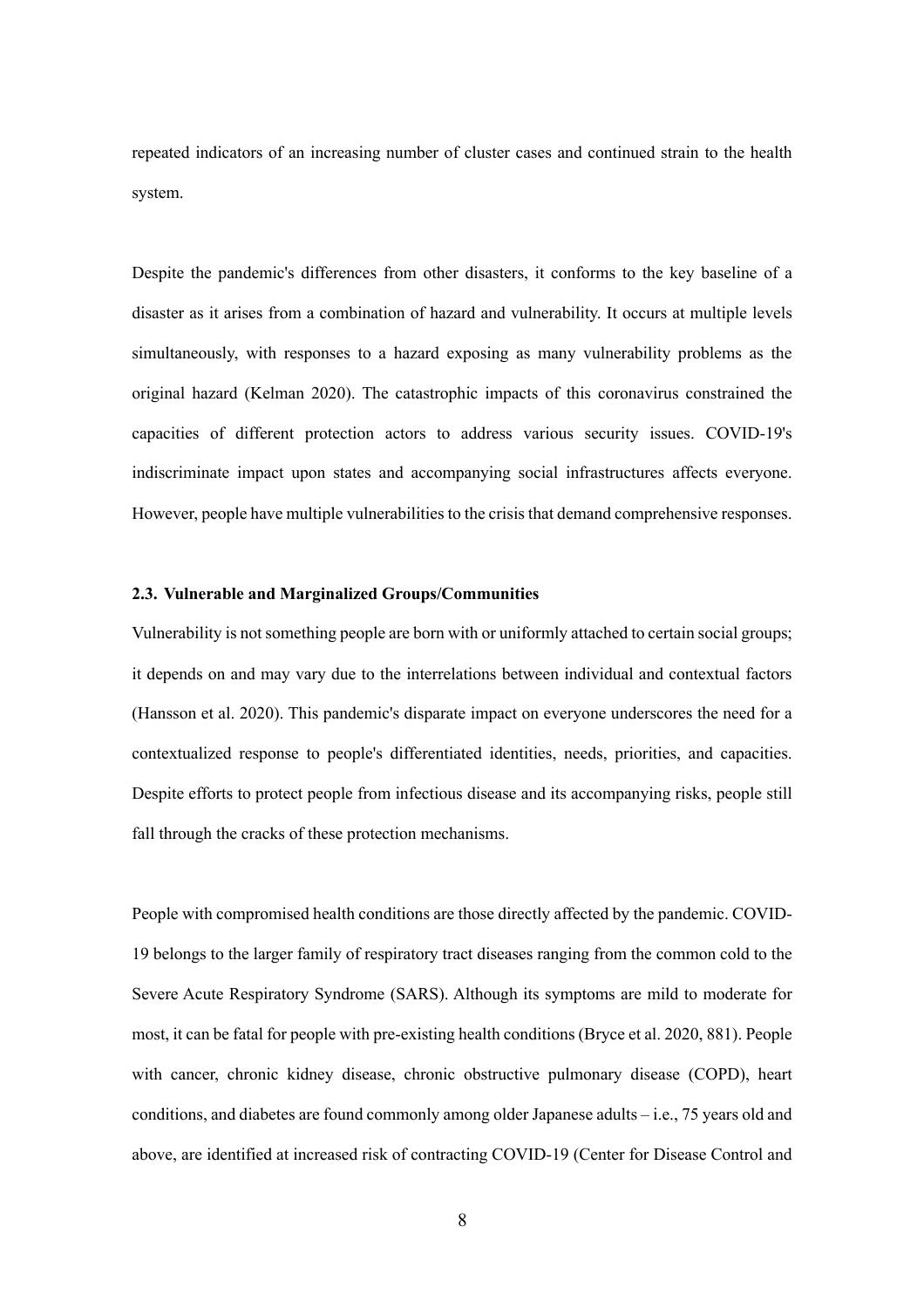Prevention 2021; Mitsutake et al. 2019). This situational vulnerability is not unique to Japan and is further heightened when combined with another factor such as age.

WHO warned that older people are at a greater risk of developing severe illness from contracting COVID-19 because of the physiological changes associated with aging and underlying health conditions (WHO Regional Office for Europe 2020). Compared to other age groups in Japan, the large proportion of older people has been a demographic predicament on many fronts, resulting from the combination of high life expectancy and low fertility. The consequences of the aging population extend to the soft infrastructure in the Japanese society, and is particularly evident in its related socio-economic impacts such as poverty, labor and employment, education, and rural depopulation.<sup>3</sup> Even with most confirmed cases found among those in their 20s to 40s, the pandemic's impact on older people is evident, as the morbidity rate is higher for those aged 70 and above (MHLW 2021).

One of the global activities affected by the current pandemic is migration. Not only has the virus curtailed people's mobility, but it has affected people's immigration status. The pandemic aggravated migrants' vulnerabilities from existing migration policies that limit their rights. It also brought to light migrant labor conditions, along with the challenges of limited or no access to healthcare, daily necessities, and information to protect their health (Human Rights Working Group 2020, 2). From Japan's 2,933,137 registered foreign nationals in 2019, 1.66 million are foreign workers in various industries, including manufacturing, service industry, and so on (Statistics Bureau 2021; Nippon.com 2020; MHLW 2020). Beyond the socio-economic implications, the country's increasing number of infected foreign nationals made them more susceptible to discrimination and prejudice against infected persons and care workers (Osaki 2020; Oshitani 2021). While the virus does not recognize geographic barriers or nationality, it has

<sup>3</sup> See: "Japan's Aging Society" (European Parliament 2020).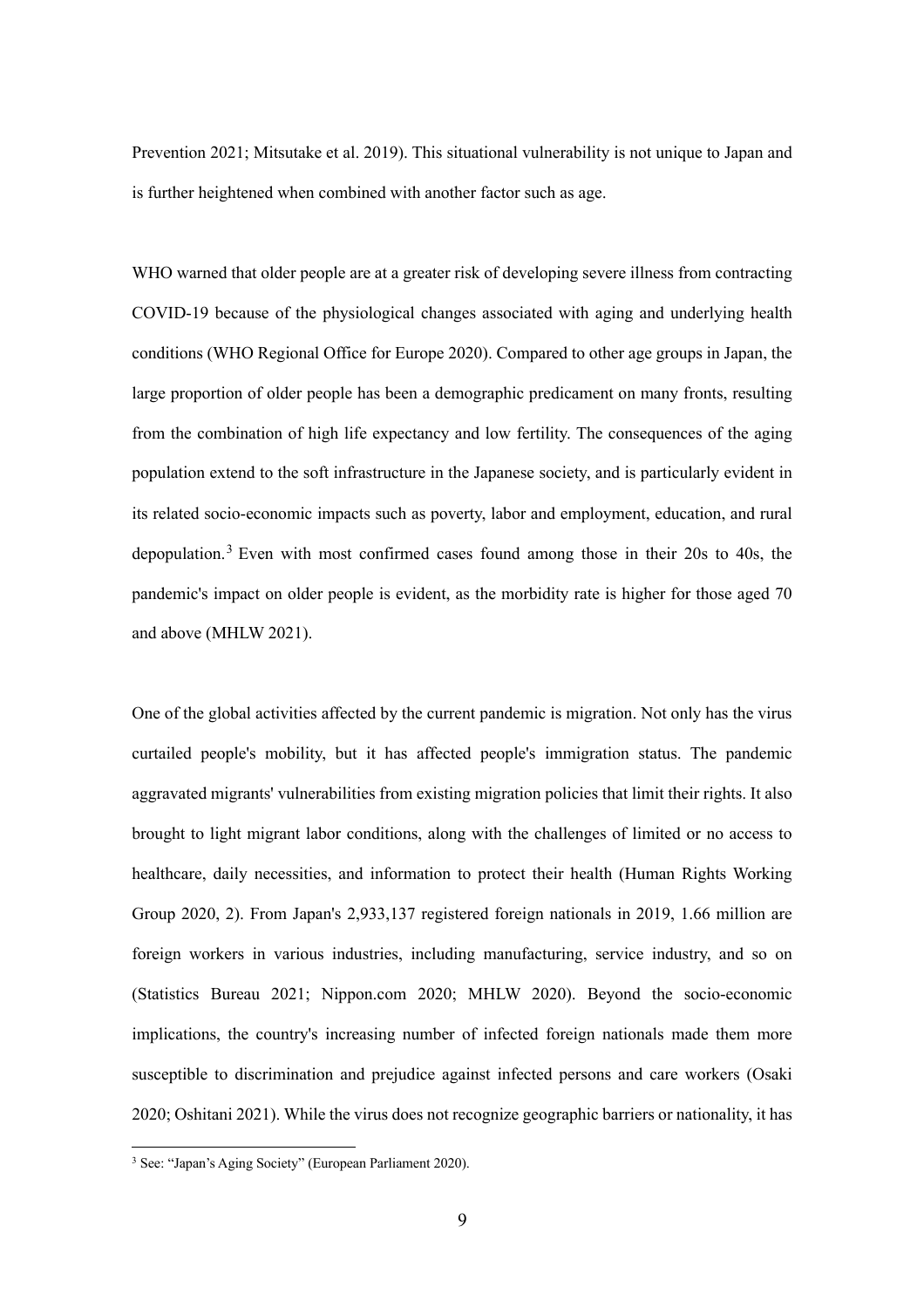been a tool to make the presence of "others" an instrument of insecurity for some.

The "shadow pandemic" of violence against women and children during COVID-19 also exists in Japan, re-emphasizing the seriousness of this crisis. Before the pandemic, Japanese attitudes about domestic violence were mixed, in part due to women's weak social position and the lack of space for open discussion on this topic between partners; thus, the true rates of domestic violence are still unknown, with many victims continuing to suffer in silence (Ando 2020). A Cabinet Office survey reported a 13,000 increase in domestic violence consultations between April to November 2020.<sup>4</sup> These cases increased as an unfortunate consequence of limited engagements outside homes and the accompanying economic fallout from the pandemic.

The groups/communities mentioned above face the prolonged direct and indirect ramifications of COVID-19, of which their vulnerabilities may overlap. These challenges are not unique to Japan, confirming the universality of human security issues that people face. Even though protection measures have been institutionalized to address general health insecurities, some other fears and needs have surfaced, and these must equally be addressed.

#### **2.4. Efforts to Empower**

Empowerment serves as the complementary pillar to protection in human security's operational framework. Although mitigation efforts are ostensibly directed to protect society as a whole, they often end up marginalizing or even excluding certain groups from the support they needed to survive (Slater 2020). The continued increase of COVID-19 cases demonstrates that institutionalized protection mechanisms might not cover and respond to all the needs. The strain on conventional protection actors raises the importance of non-state actors as enablers to people's empowerment and resilience during the pandemic. Civil society organizations have taken

<sup>4</sup> See: "Japan Sees Record Increase in Domestic Violence Consultations in 2020" (Nippon.com 2021).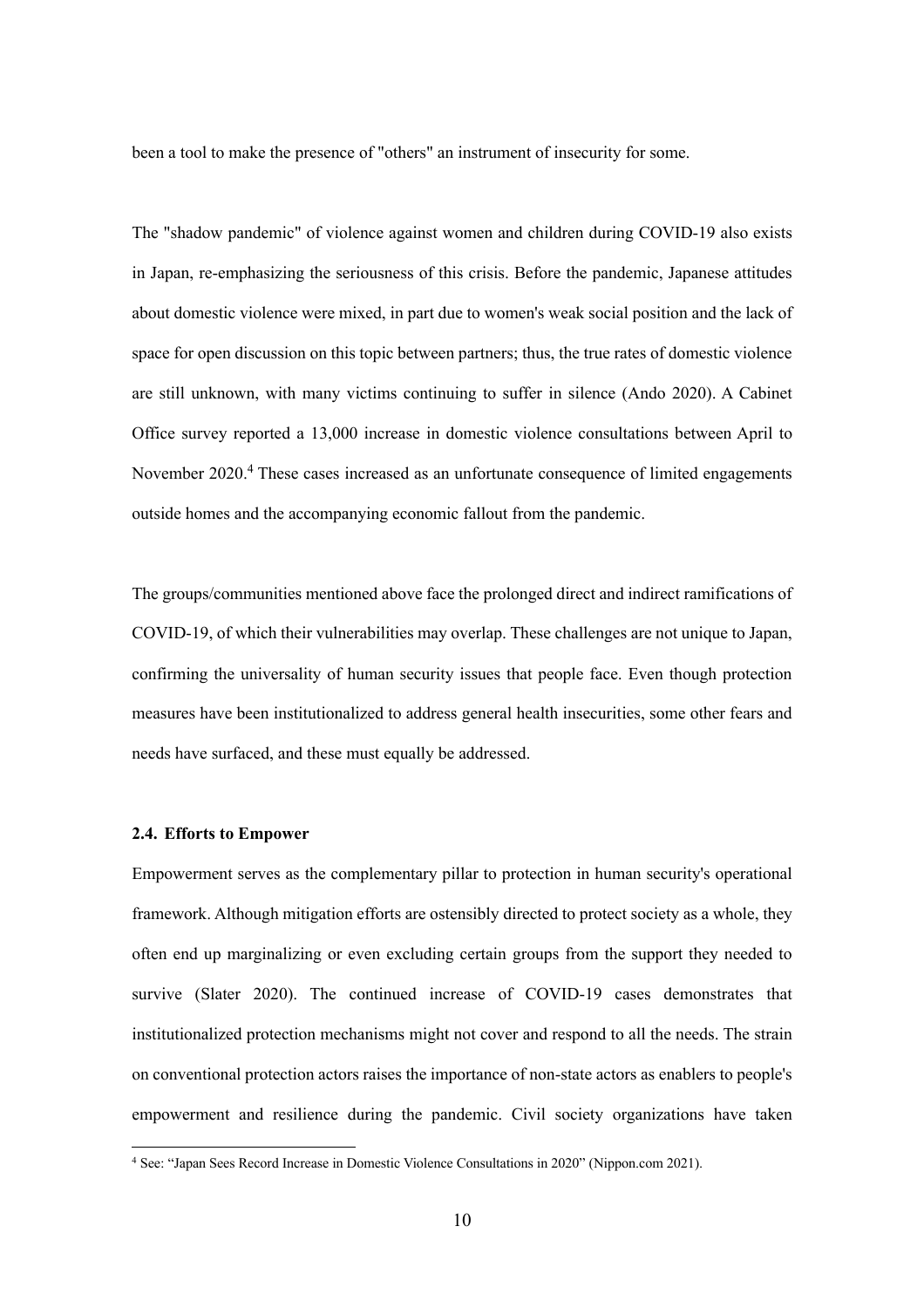initiatives in augmenting the absence or limited support through meal assistance for children and the elderly, livelihood opportunities for persons with disabilities, and support for single-parent families (Japan Platform 2021). For asylum applicants with work permits who have lost their jobs, the Japan Association for Refugees (JAR) continues to provide assistance and support, even with the present constraints during the pandemic (Tamura 2020). As for homeless people who have long been experiencing social exclusion, they are supported by NPO groups and other homeless advocates to rally support for greater government efforts (Slater and Ikebe 2020). These efforts do not strip the government of its protective role; instead, the interventions of these non-state actors supplement the protection mechanisms against the pandemic. Currently, non-state actors support vulnerable groups and communities, responding to real-time changes to these people's lives and livelihoods brought by the pandemic. As everyone is in a state of vulnerability due to the uncertainty of the time, even the empowerment efforts continue to evolve to meet the needs and address multiple insecurities.

#### **3. Dual Disasters: Displacement and the Pandemic**

The urgent need to curb the spread of the virus has been primarily focused on the development, manufacture, and equitable distribution of COVID-19 vaccines. At the same time, countries continue to avoid overwhelming their health care systems and devising durable solutions to minimize socio-economic strains, leading to a sustainable recovery from the pandemic. The drawn-out challenge of COVID-19 will inevitably occur with another disaster that will further expose our intersecting vulnerabilities, intensified human and economic losses, and deepening inequalities, and these dual disasters also extend to frontline responders, local actors, and volunteers (UNDRR 2020a). Hyndman (2014) describes *dual disasters* as a humanitarian crisis approach that examines power relations and vulnerabilities when and where one disaster prefigures another. Recognizing this dual occurrence of disasters re-emphasizes how crises are indivisible, congruent to the notion that vulnerabilities compound and intersect. Disaster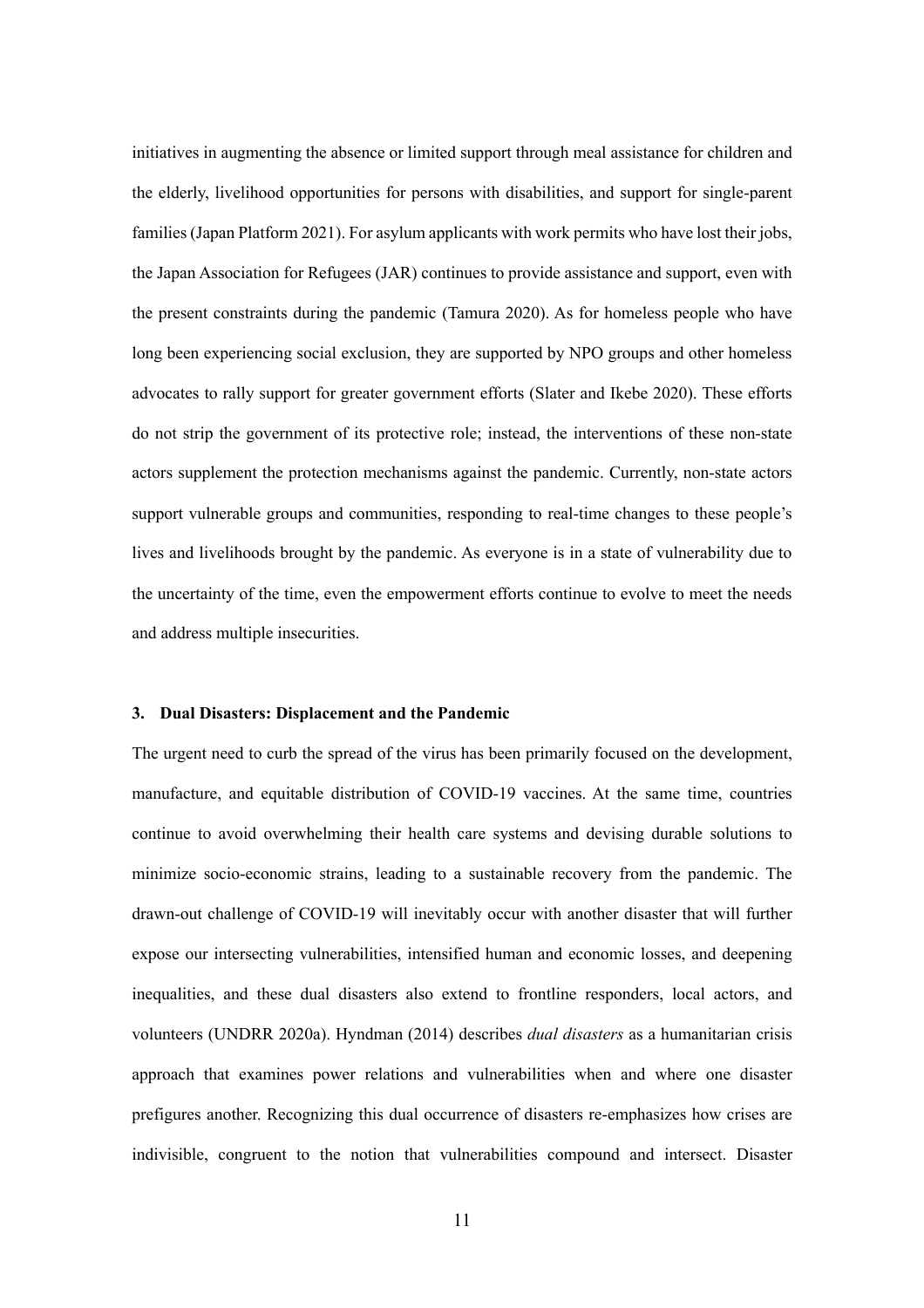displacement has been one of the challenging consequences of large-scale catastrophes resulting from environmental hazards, and when overlapped by a pandemic, what other insecurities surface?

Disaster displacement from this intersection of disasters and the pandemic exposes two scenarios of insecurities—the first one points to people's heightened vulnerabilities from protracted displacement. The December 2020 Reconstruction Agency report on the 2011 GEJE detailed that 42,000 evacuees are remaining and about 2,000 persons are still in temporary housing. These low numbers do not necessarily translate to people settled in a more permanent location. The high mortality rate of older people living in temporary housing over the years is partially attributed [indirect deaths] to the physical and mental stress of being forced to move and stay for long periods in collective shelters or temporary accommodation, the lack of initial care from cut hospital services, and suicides (Yonetani 2016). The inability to meet set timeframes for recovery from the GEJE caused a sense of hopelessness and uncertainty for many. And the protracted displacement during a pandemic reactivates the need to look at several human security challenges for displaced persons. GEJE-related displacement highlights human insecurities, particularly for older people who remain in temporary housing, coupled with their greater risk of contracting the virus. Combined with their displacement, the pandemic has aggravated these insecurities. Hence, the need to rethink and recalibrate the enforced protection measures for people's recovery from the GEJE will face new insecurities from the pandemic.

A second scenario involves people who were displaced at the height of this pandemic. Viruses do not respect the timelines of other disasters, nor borders, or politics (Mizutori 2020). The occurrence of natural hazards during a pandemic can dampen existing protocols for suppressing the pandemic and vice versa. The large-scale flooding in mid-July 2020 in Southern Japan was faced with this dilemma. The heavy rain on July 4 resulted in devastating floods and landslides in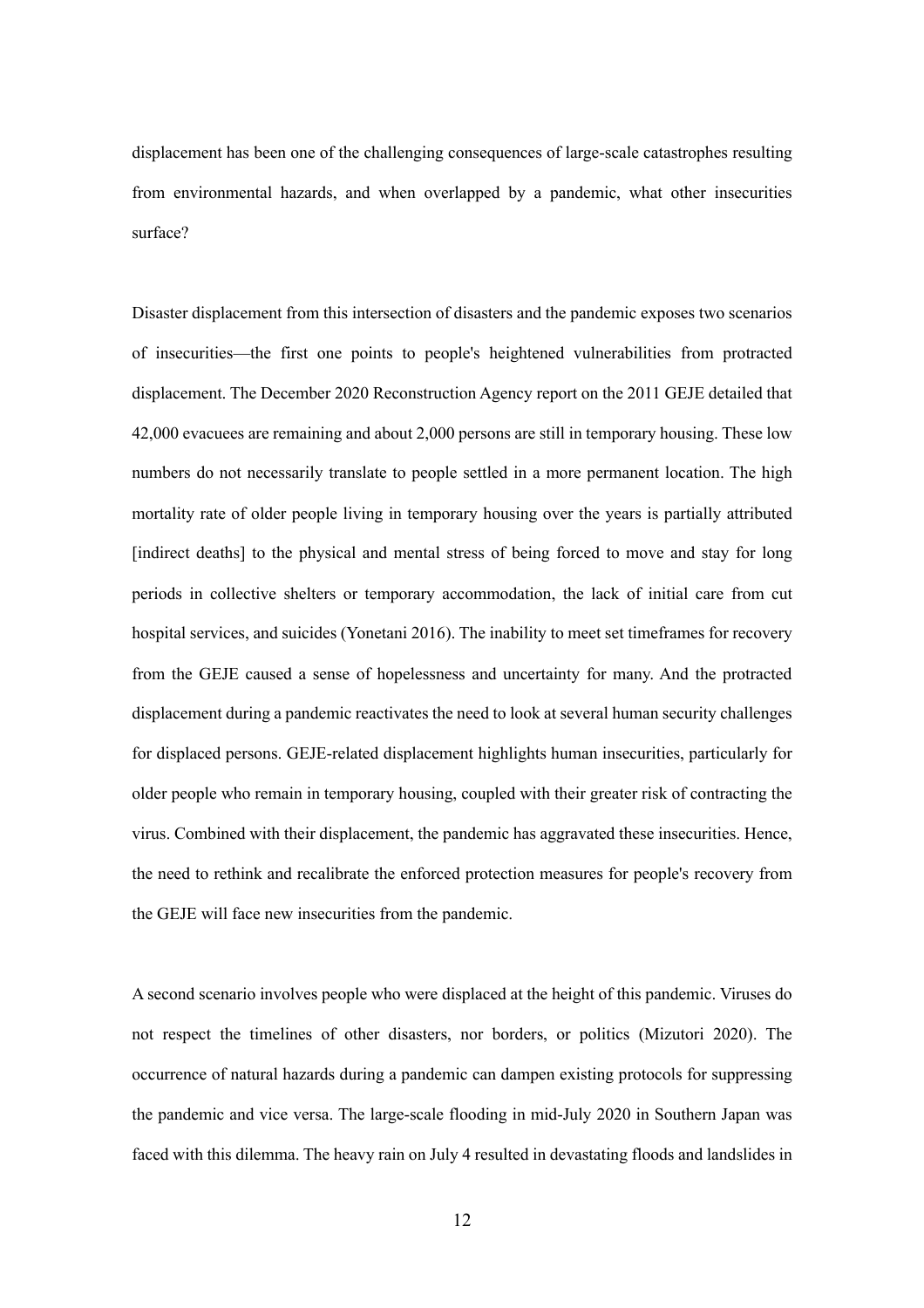many areas and prefectures, including Kumamoto and Kagoshima. The best course of action was to evacuate to a much safe place; however, the pandemic was a cause of confusion in terms of that evacuation. Hence, some opted not to evacuate out of fear of staying in crowded spaces, and some proceeded to the evacuation areas but were turned down because of limited spaces.<sup>5</sup> The pandemic compelled new guidelines to operationalize shelter management, including distributing food, clothes, and everyday items, with a heavy focus on cleanliness and hygiene to avoid an outbreak of COVID-19 in these shelters. More so, the pandemic limited the presence of volunteers and health professionals to support displaced people, providing the chance to rethink the nature of volunteering and how it can result in better and stronger community resilience (Amano 2020; Das et al. 2021). These changes brought in complex challenges as well as opportunities to review the existing risk reduction strategies.

Six months after the heavy rains, 4,200 people are still in temporary homes, and 2,614 families live in damaged houses (*The Japan Times* 2021a). With the continuing struggle against the pandemic and the adjustments of people living in temporary housing, there is much to learn from the experience of GEJE displaced people. The current circumstances raise the need to consider not only a multi-stakeholder but a multi-hazard scenario as well. In either state of displacement during a pandemic, there is a need to take a human security approach to protect and empower displaced people in the face of dual disasters.

#### **4. Integration**

This level of the study revealed how the pandemic exhibits the intersectionality of people's vulnerabilities during compounded crises. The often-neglected concerns for vulnerable groups were reactivated, raising awareness of the challenges and the shortcomings of protection strategies

 $5$  The designated evacuation shelters' capacities were reduced to nearly  $1/4$  to implement social distancing among evacuees (Das et al. 2021)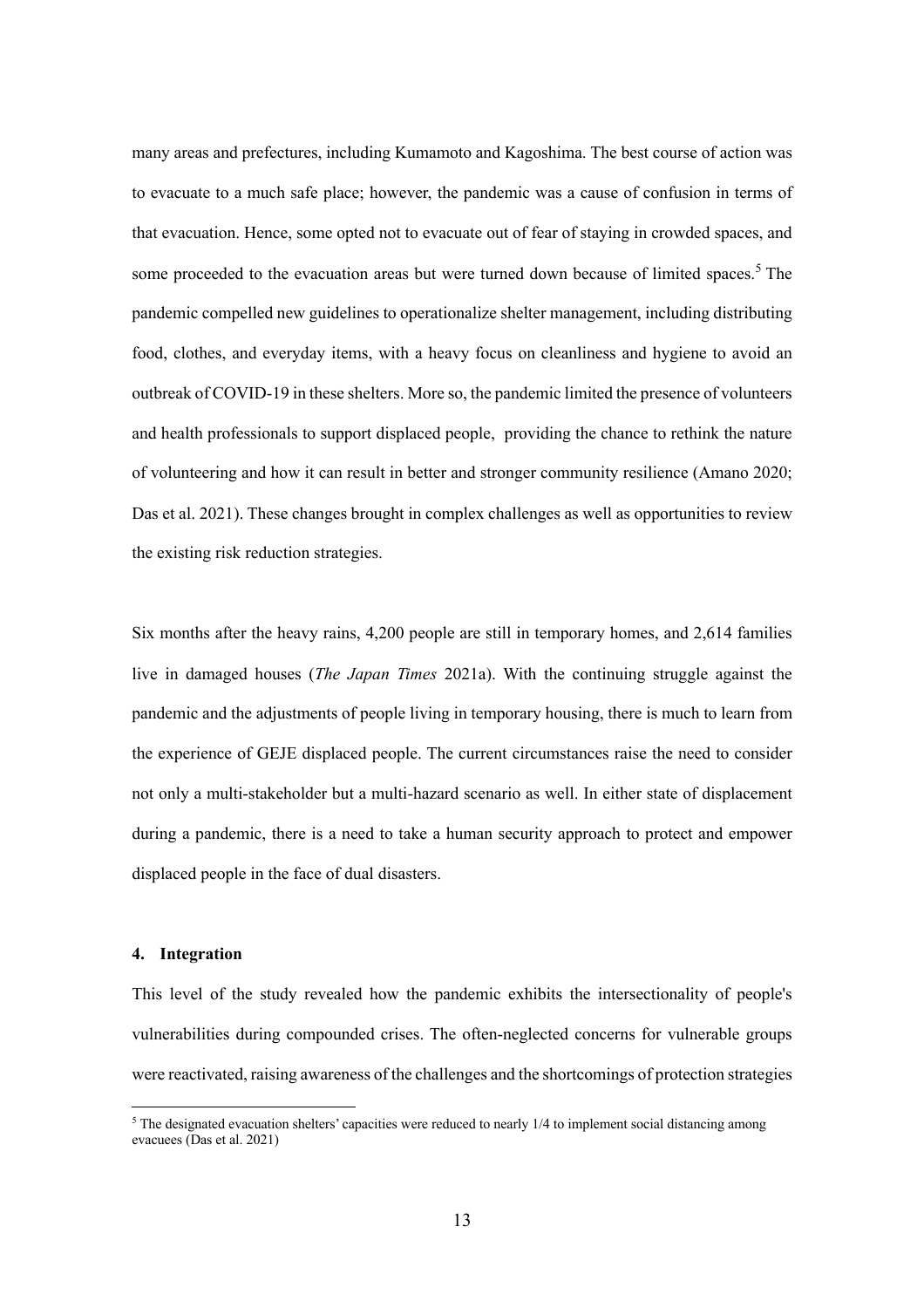during this pandemic. COVID-19 is a real existential threat, as proven by its indiscriminate and disproportional impact on everyone. Thus, creating inclusive solutions to the crisis and the cascading consequences to people's lives, livelihood, and dignity are imperative. As the pandemic continuous, it is essential to realize that other threats exist and can cause critical damage, especially when combined. While recovering from the pandemic, leaders must consider the presence of multiple hazards that will continue to threaten our human security.

Currently, Japan remains a steadfast advocate of human security, evident in its foreign policy position in the global response to the pandemic. COVID-19 shows the value of optimizing a human security approach and applying it at home.

\*\*\*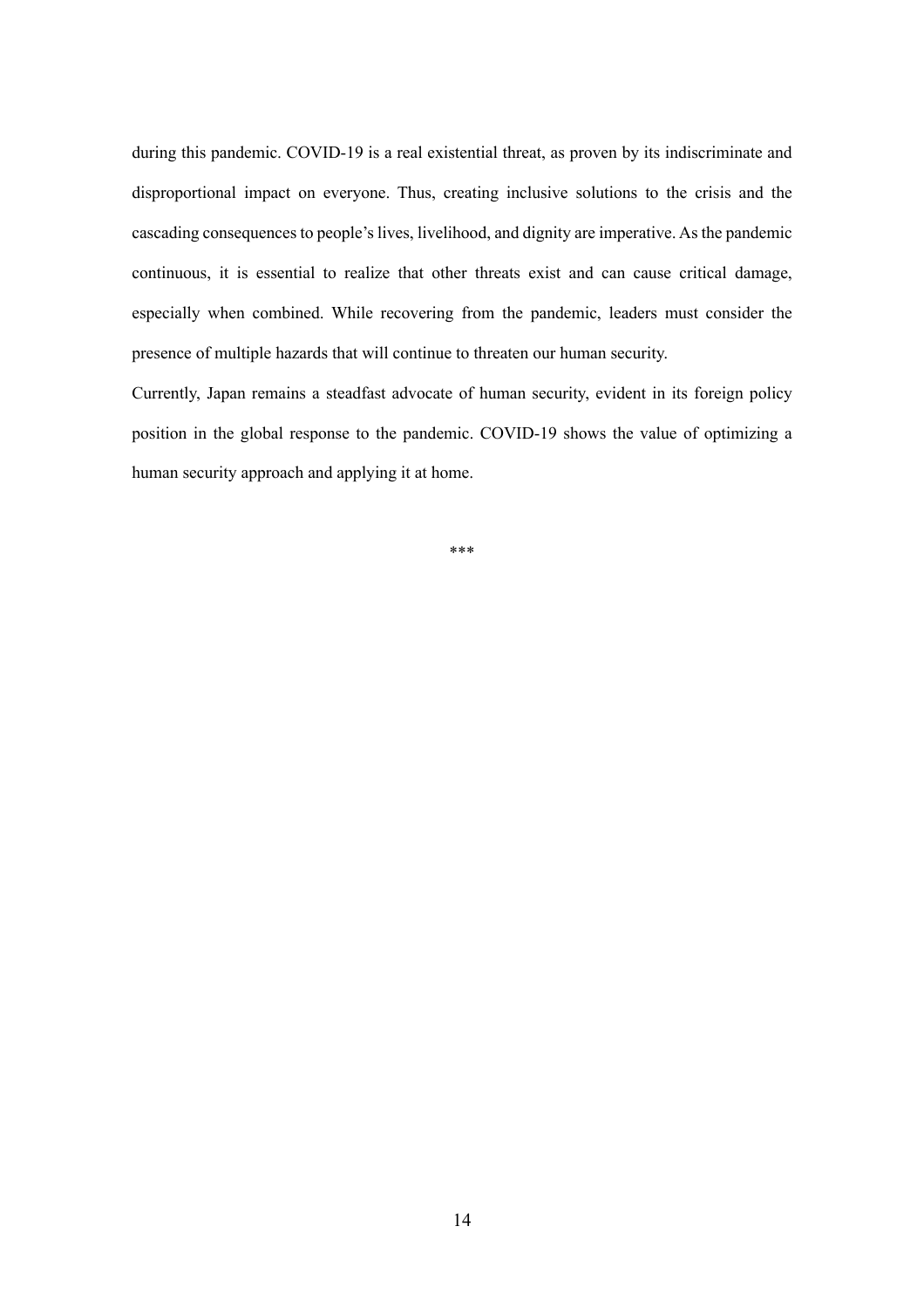#### **References**

Abe, Akiyoshi, and Kenta Noguchi. 2020. "New COVID-19 Cases Surge in Second Wave, but Death Rate Falls." *Asahi Shimbun*. October 30.

http://www.asahi.com/ajw/articles/13885941.

- Amano, Hisaki. 2020. "Kumamoto's Flooding and the Changing Face of Disaster Response." *Nippon.Com*, September 1. https://www.nippon.com/en/japan-topics/g00902/
- Ando, Rei. 2020. "Domestic Violence and Japan's COVID-19 Pandemic." *The Asia-Pacific Journal*, Special Issue: Vulnerable Populations under COVID-19 in Japan, 18(7).
- Anzai, Asami, and Hiroshi Nishiura. 2021. "'Go To Travel' Campaign and Travel-Associated Coronavirus Disease 2019 Cases: A Descriptive Analysis, July–August 2020." *Journal of Clinical Medicine*, Real-Time Clinical and Epidemiological Investigations on Novel Coronavirus-Part I, 10 (3): 398.
- Bacon, Paul, and Christopher Hobson. 2014. "Home Security Comes Home: Responding to Japan's Triple Disaster." In *Human Security and Japan's Triple Disaster: Responding to the 2011 Earthquake, Tsunami and Fukushima Nuclear Crisis*, edited by Paul Bacon and Christopher Hobson, 1–21. London: Routledge.
- Bryce, C., P. Ring, S. Ashby, and J. K. Wardman. 2020. "Resilience in the Face of Uncertainty: Early Lessons from the COVID-19 Pandemic." *Journal of Risk Research* 23(7–8): 880– 87.
- Center for Disease Control and Prevention. 2021. *People with Certain Medical Conditions*. Center for Disease Control and Prevention. February 22. https://www.cdc.gov/coronavirus/2019-ncov/need-extra-precautions/people-withmedical-conditions.html.

Commission on Human Security. 2003. *Human Security Now*. New York: United Nations.

Das, Sangita, Rajib Shaw, Sakiko Kanbara, Miwa Abe, and Takeshi Komino. 2021. *"Disaster During a Pandemic—Lessons from South Japan Flood in July 2020*. Tokyo: CWS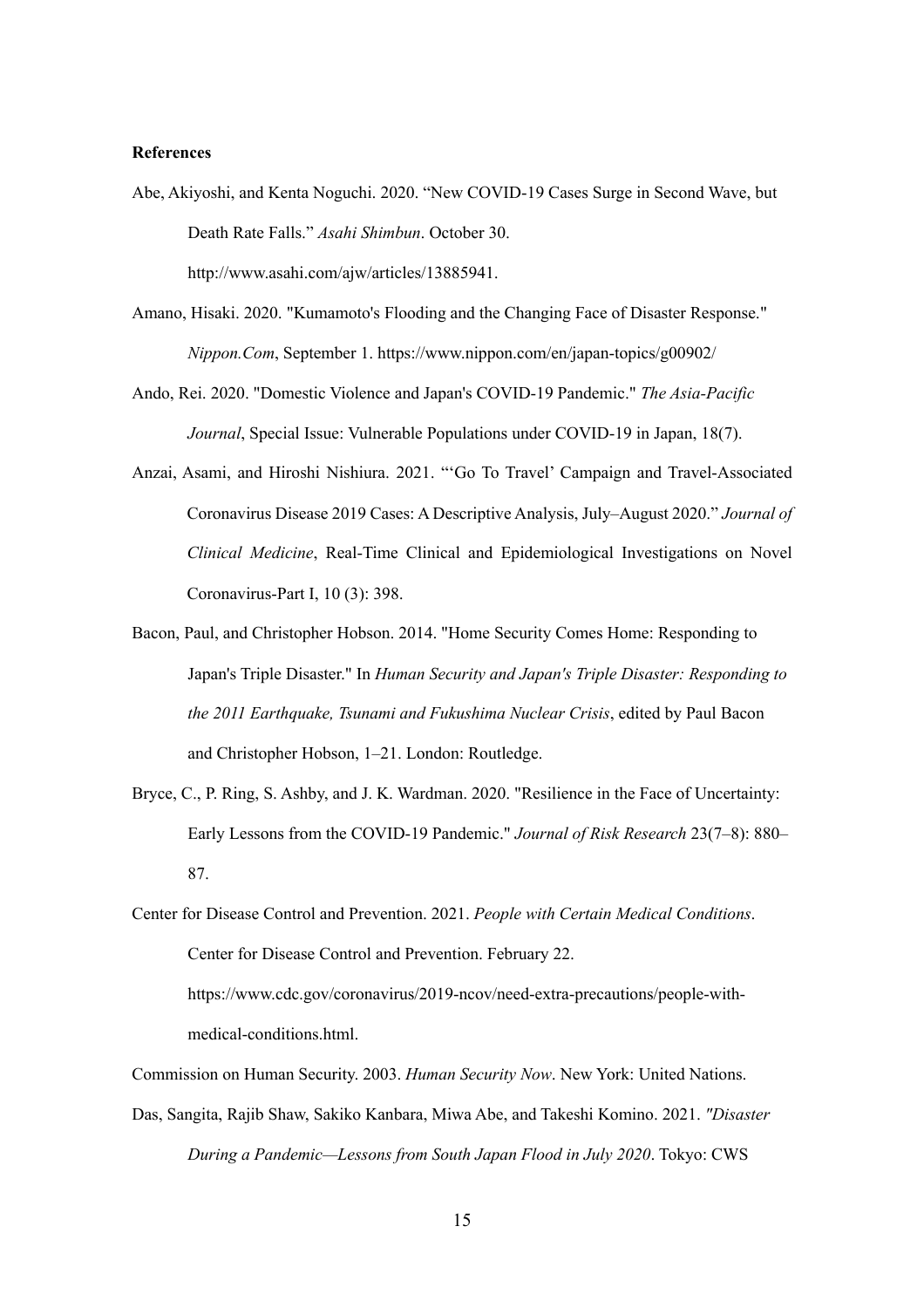Japan.

European Parliament. 2020. *Japan's Ageing Society.* European Union. https://www.europarl.europa.eu/RegData/etudes/BRIE/2020/659419/EPRS\_BRI(2020)6 59419\_EN.pdf

Fukushima, Akiko. 2020. "COVID-19 Is a Human Security Crisis." *East Asia Forum*, April 16.

Government of Japan. 2013. *Shingata Infuruenza Tōtaisaku Seihu Kodo Keikaku [National Action Plan for Pandemic Influenza and New Infectious Diseases]*. Tokyo: Cabinet Secretariat.

http://www.cas.go.jp/jp/seisaku/ful/keikaku/pdf/national%20action%20plan.pdf

- Hansson, Sten, Kati Orru, Andra Siibak, Asta Bäck, Marco Krüger, Friedrich Gabel, and Claudia Morsut. 2020. "Communication-Related Vulnerability to Disasters: A Heuristic Framework." *International Journal of Disaster Risk Reduction* 51(December): 101931.
- Hatabu, Asuka, Xinhua Mao, Yi Zhou, Norihito Kawashita, Zheng Wen, Mikiko Ueda, Tatsuya Takagi, and Yu-Shi Tian. 2020. "Knowledge, Attitudes, and Practices toward COVID-19 among University Students in Japan and Associated Factors: An Online Cross-Sectional Survey." *PLoS ONE* 15(12): pp 19.
- Human Rights Working Group. 2020. *Repression and Resilience: COVID-19 Response Measures and Migrant Workers' Rights in Major East and Southeast Asian Destinations*. Edited by Adeline Tinessia. Indonesia: Human Rights Working Group (HRWG).
- Hyndman, Jennifer. 2014. "Human Security in the Face of Dual Disasters." In *Human Security and Natural Disasters*, edited by Christopher Hobson, Paul Bacon, and Robin Cameron. New York: Routledge.
- Japan International Cooperation Agency (JICA). 2010. *JICA's 'Human Security' Approach: Features and Case Studies*. Tokyo: Japan International Cooperation Agency.

Japan Platform. 2021. "Areas with Concerns for Further Spread of Coronavirus Infection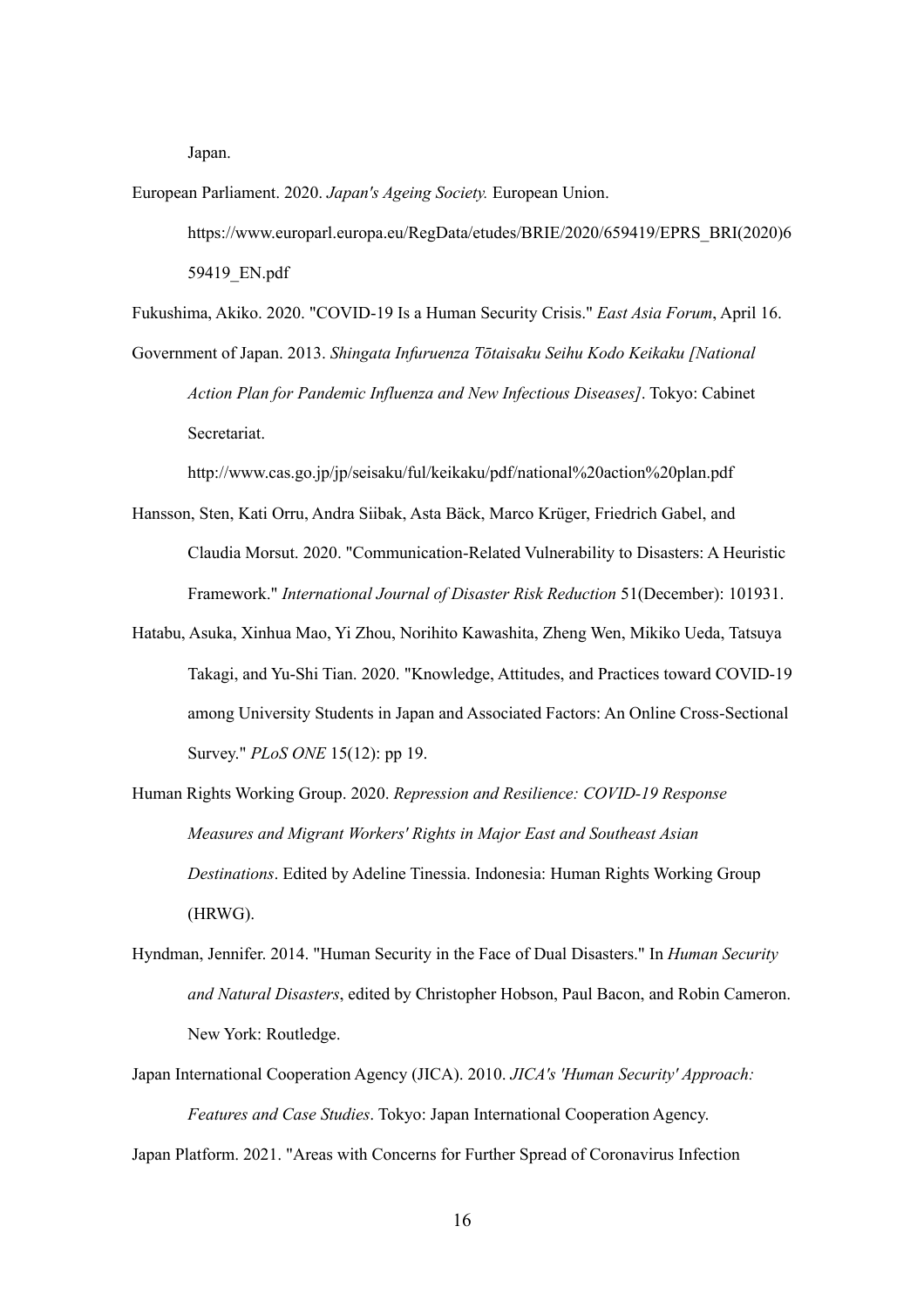Including Japan: Coronavirus (COVID-19) Emergency Response." *Japan Platform*. March 12. https://www.japanplatform.org/E/programs/china-coronavirus2020.html

- Jimi, Hanako, and Gaku Hashimoto. 2020. "Challenges of COVID-19 Outbreak on the Cruise Ship Diamond Princess Docked at Yokohama, Japan: A Real-World Story." *Global Health and Medicine* 2(2): 63–65.
- Kamidohzono, Sachiko G., Oscar A. Gómez, and Yoichi Mine. 2016. "Embracing Human Security: New Directions of Japan's ODA for the 21st Century." In *Japan's Development Assistance*, edited by Hiroshi Kato, John Page, and Yasutami Shimomura, 205–221. London: Palgrave Macmillan UK.
- Kodama, Shogo. 2021. "Japan Appoints' minister of Loneliness' to Help People Home Alone." *Nikkei Asia*, February 13, sec. Coronavirus.
	- https://asia.nikkei.com/Spotlight/Coronavirus/Japan-appoints-minister-of-loneliness-tohelp-people-home-alone
- KPMG International. 2020. *Japan: Government and Institution Measures in Response to COVID-19.* Tokyo: KPMG International. December 2.

https://home.kpmg/xx/en/home/insights/2020/04/japan-government-and-institutionmeasures-in-response-to-covid.html

- Kurusu, Kaoru. 2013. "In Search for a More Proactive International Role: The Political Dynamism Behind Human Security in Japan." In *New Approaches to Human Security in the Asia Pacific: China, Japan and Australia*, edited by William T. Tow, David Walton, and Rikki Kersten, 121–35. England: Ashgate.
- Kurusu, Kaoru. 2016. *Does the Concept of Human Security Generate Additional Value? An Analysis of Japanese Stakeholder Perceptions*. JICA-RI Working Paper, Human Security in Practice: East Asian Experience, 122 (March): pp 47.
- Mine, Yoichi, and Oscar A. Gómez. 2013. "Multiple Interfaces of Human Security: Coping with Downturns for Human Sustainability." *Journal of Human Security Studies* 2(1): pp. 29.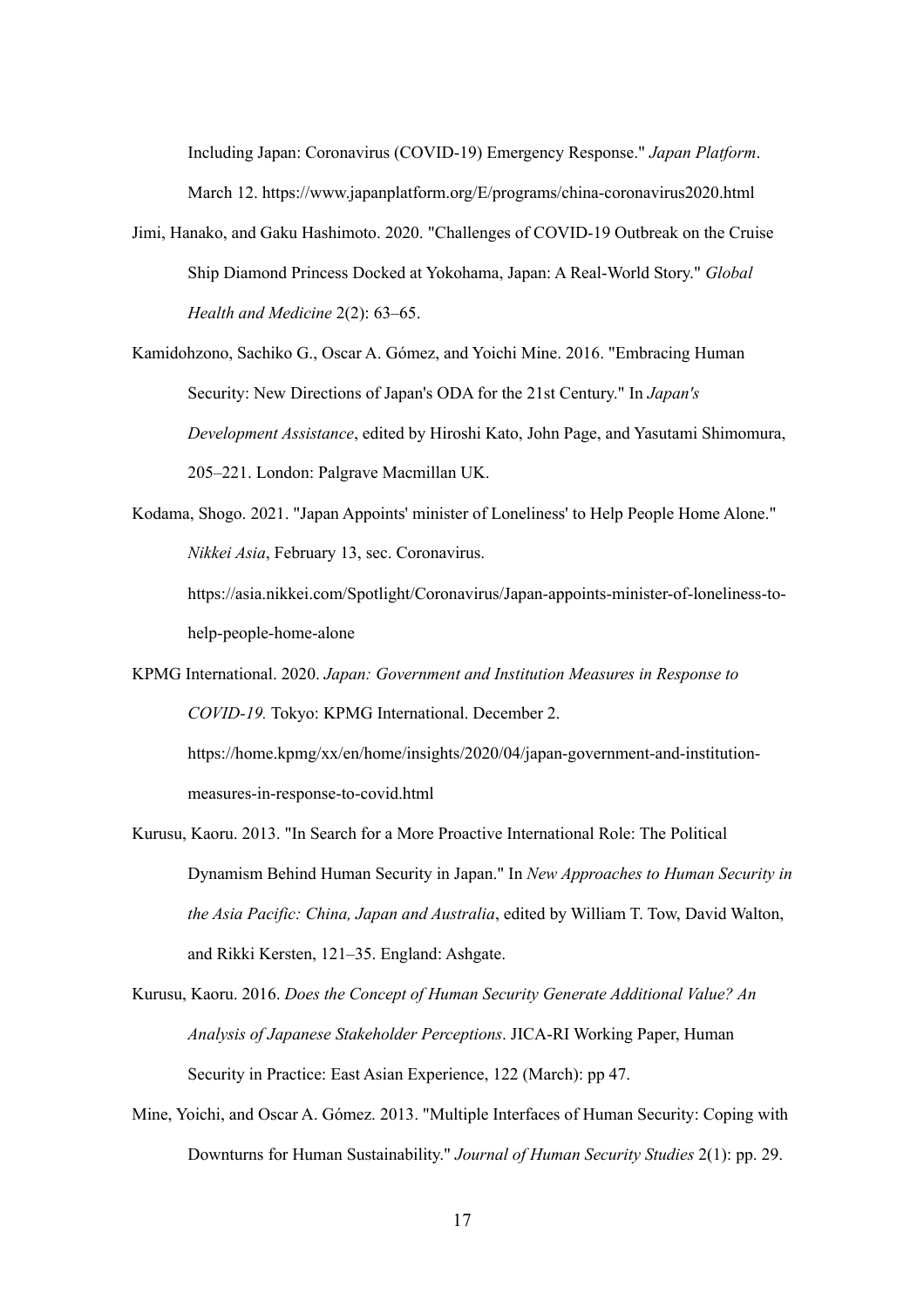Ministry of Defense, Japan. 2020. *Japan Self-Defense Forces Engagement in Response to COVID-19: Updated.* Tokyo: Ministry of Defense, Japan.

https://www.mod.go.jp/e/d\_act/disaster/covid/index.html

Ministry of Health, Labor, and Welfare (MHLW). 2020. 「*外国人雇用状況」の届出状況表*一 覧*(*令和元年 *10* 月末現在*) (List of Notifications of Employment Situation of Foreigners* (As of the End of October 2019). Tokyo: Ministry of Health, Labour, and Welfare, Japan. https://www.mhlw.go.jp/content/11655000/000590311.pdf

Ministry of Health, Labor, and Welfare (MHLW). 2020. *Expert Meeting on Control of the Novel Coronavirus Disease Control Analysis and Recommendations of the Response to the Novel Coronavirus (COVID-19)*. Tokyo: Ministry of Health, Labour, and Welfare, Japan. https://www.mhlw.go.jp/content/10900000/000620826.pdf

Mitsutake, Seigo, Tatsuro Ishizaki, Chie Teramoto, Sayuri Shimizu, and Hideki Ito. 2019. "Patterns of Co-Occurrence of Chronic Disease Among Older Adults in Tokyo, Japan." *Preventing Chronic Disease* 16 (180170). http://dx.doi.org/10.5888/pcd16.180170.

- Mizutori, Mami. 2020. *What COVID-19 Tells Us about the Changing Nature of Disaster Risk*. World Economic Forum. April 23. https://www.weforum.org/agenda/2020/04/here-arethe-biggest-risks-we-re-facing-right-now-the-covid-19-crisis-reveals-how-to-stop-them/
- Muto, Kaori, Isamu Yamamoto, Miwako Nagasu, and Mikihito Tanaka. 2020. "Japanese Citizens' Behavioral Changes and Preparedness against COVID-19: An Online Survey during the Early Phase of the Pandemic." *PLoS ONE* 15 (6).
- Nippon.Com. 2020. "Record 1.66 Million Foreign Workers in Japan in 2019." *Nippon.Com.* March 30. https://www.nippon.com/en/japan-data/h00676/record-1-66-million-foreignworkers-in-japan-in-2019.html
- Nippon.Com. 2021. "Japan Sees Record Increase in Domestic Violence Consultations in 2020." *Nippon.Com*. February 9.

Omi, Shigeru, and Hitoshi Oshitani. 2020. *Japan's COVID-19 Response (2020/6/1)*. Tokyo: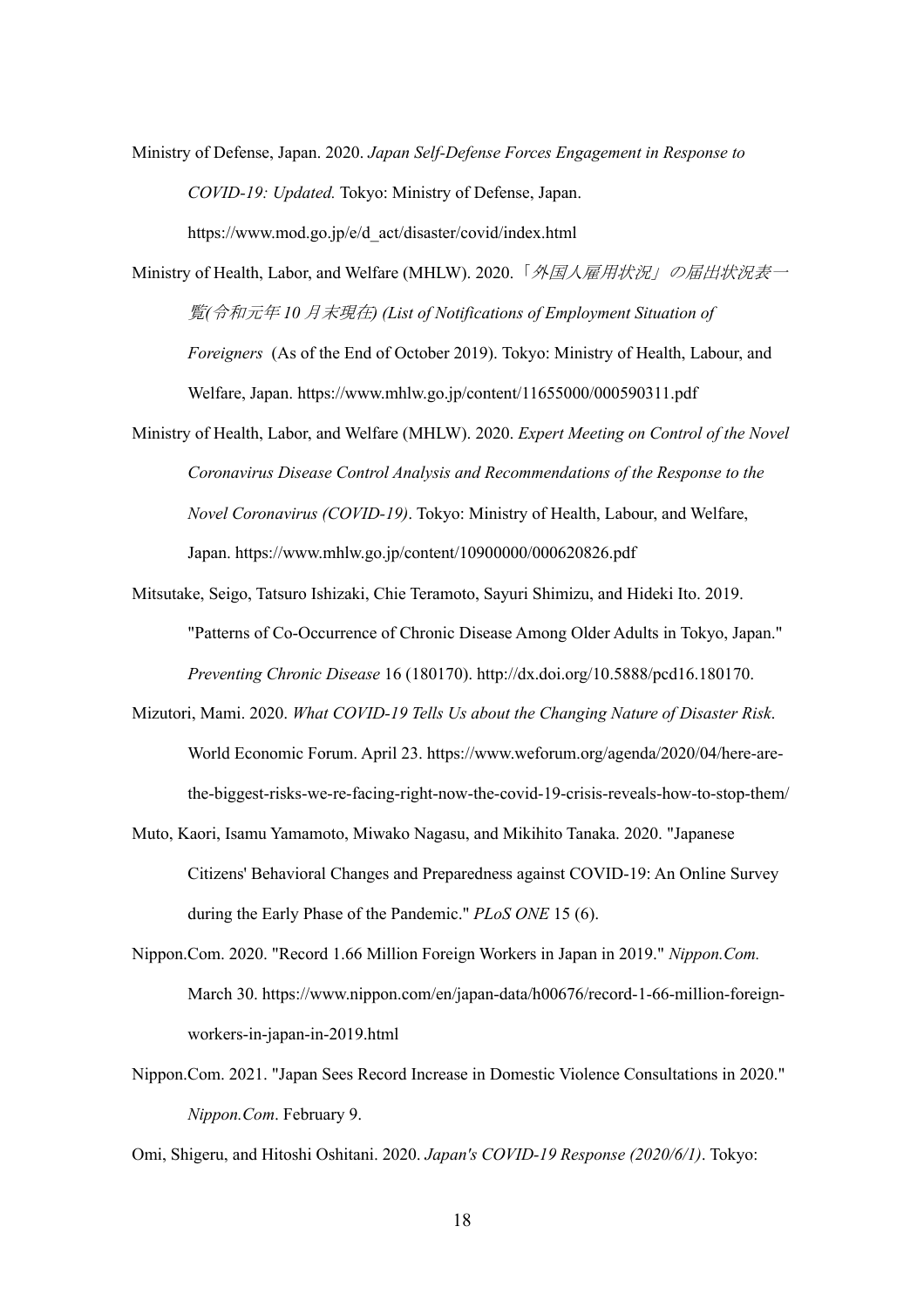Ministry of Health, Labour, and Welfare, Japan.

https://www.mhlw.go.jp/content/10900000/000635891.pdf

- Osaki, Tomohiro. 2020. "Japan Faces Balancing Act over Virus Clusters among Foreign Nationals." *The Japan Times*, November 22, sec. National/Social Issues. https://www.japantimes.co.jp/news/2020/11/22/national/social-issues/coronavirusclusters-foreign-nationals-japan-discrimination/
- Oshitani, Hitoshi. 2021. "'Strong Societies' and 'Weak Societies' in the Face of Infectious Diseases: Lessons from the Second Wave—COVID-19 Attacks the Broken Parts of Society." *Discuss Japan: Japan and COVID-19*. February.

https://www.japanpolicyforum.jp/society/pt20210204231849.html

- Reconstruction Agency. 2020. *Great East Japan Earthquake*. Tokyo: Reconstruction Agency. October 2020. https://www.reconstruction.go.jp/english/topics/GEJE/index.html
- Slater, David H. 2020. "Vulnerable Populations Under COVID-19 in Japan: A Lull in the Storm?" *The Asia-Pacific Journal*, Special Issue: Vulnerable Populations Under COVID-19 in Japan, 18(2). https://apjjf.org/-David-H--Slater/5482/article.pdf
- Slater, David H., and Sara Ikebe. 2020. "Social Distancing from the Problem of Japanese Homelessness under Covid-19." *The Asia-Pacific Journal*, Special Issue: Vulnerable Populations Under COVID-19 in Japan, 18(4). https://apjjf.org/2020/18/Slater-Ikebe.html
- Statistics Bureau, Ministry of Internal Affairs and Communication. 2021. *Japan Statistical Yearbook 2021*. Tokyo: Government Official Website, Statistics Japan. 2021. https://www.stat.go.jp/english/data/nenkan/70nenkan/index.html
- Takasu, Yukio, and Japan International Cooperation Agency, eds. 2020. *SDGs and Japan: Human Security Indicators for Leaving No One Behind*. Tokyo: JICA Ogata Research Institute.

Tamura, Mariko. 2020. "Asylum Seekers in Japan Face Battle for Survival in Time of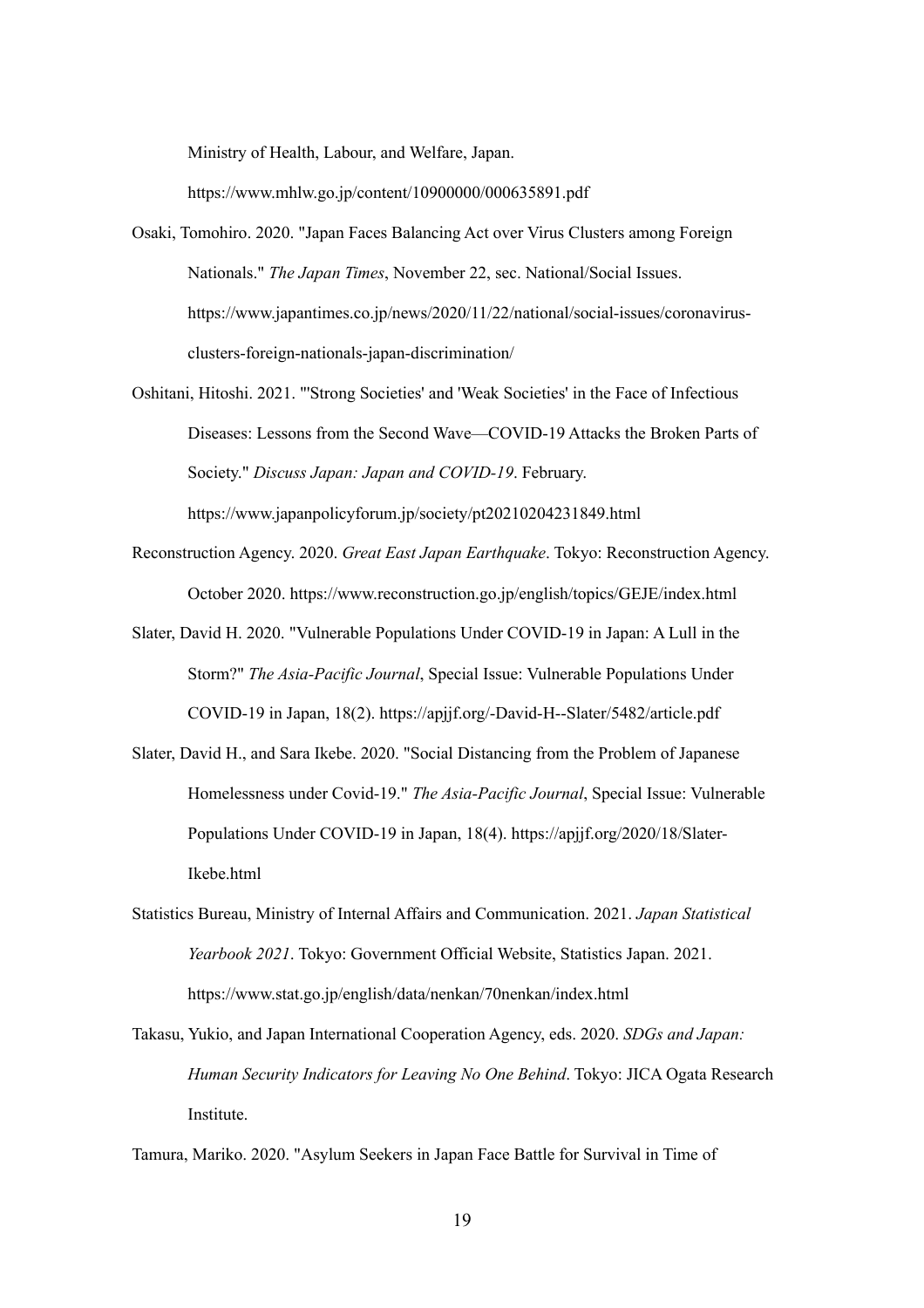Coronavirus." *Kyodo News*, June 26, sec. Japan, Coronavirus.

https://english.kyodonews.net/news/2020/06/c1643ef5a7b1-feature-asylum-seekersface-battle-for-survival-in-time-of-coronavirus.html

Tanke, Sarah. 2021. "Japan's narrative on human security: international norms, diplomatic identity and recognition." *Japan Forum*. DOI: 10.1080/09555803.2021.1876140

The Japan Times. 2021a. *More than 4,200 Still in Temporary Homes Months after the Deadly Kumamoto Rains*. *Japan Times*, January 4, sec. National. https://www.japantimes.co.jp/news/2021/01/04/national/temporary-housing-kumamotorain/

The Japan Times. 2021b. *Tokyo enters fourth COVID-19 state of emergency as Olympics loom*. *Japan Times*, July 12, sec. National.

https://www.japantimes.co.jp/news/2021/07/12/national/fourth-coronavirus-emergencytokyo/

United Nations General Assembly (UNGA). 2012. *F*o*llow-up to Paragraph 143 on Human Security of the 2005 World Summit Outcome.* General Assembly Resolution A/RES/66/290. New York: United Nations. https://documents-ddsny.un.org/doc/UNDOC/GEN/N11/476/22/PDF/N1147622.pdf?OpenElement

United Nations Office of Disaster Risk Reduction (UNDRR). 2020a. *Review of COVID-19 Disaster Risk Governance in Asia-Pacific: Towards Multi-Hazard and Multi-Sectoral Disaster Risk Reduction*. Bangkok: United Nations Office of Disaster Risk Reduction, Regional Office for Asia and the Pacific.

United Nations Office of Disaster Risk Reduction (UNDRR). 2020b. *UNDRR Asia Pacific COVID19 Brief - Leave No One Behind in COVID-19.* Bangkok: United Nations Office of Disaster Risk Reduction. https://www.undrr.org/publication/undrr-asia-pacific-covid-19-brief-leave-no-one-behind-covid-19-prevention-response-and